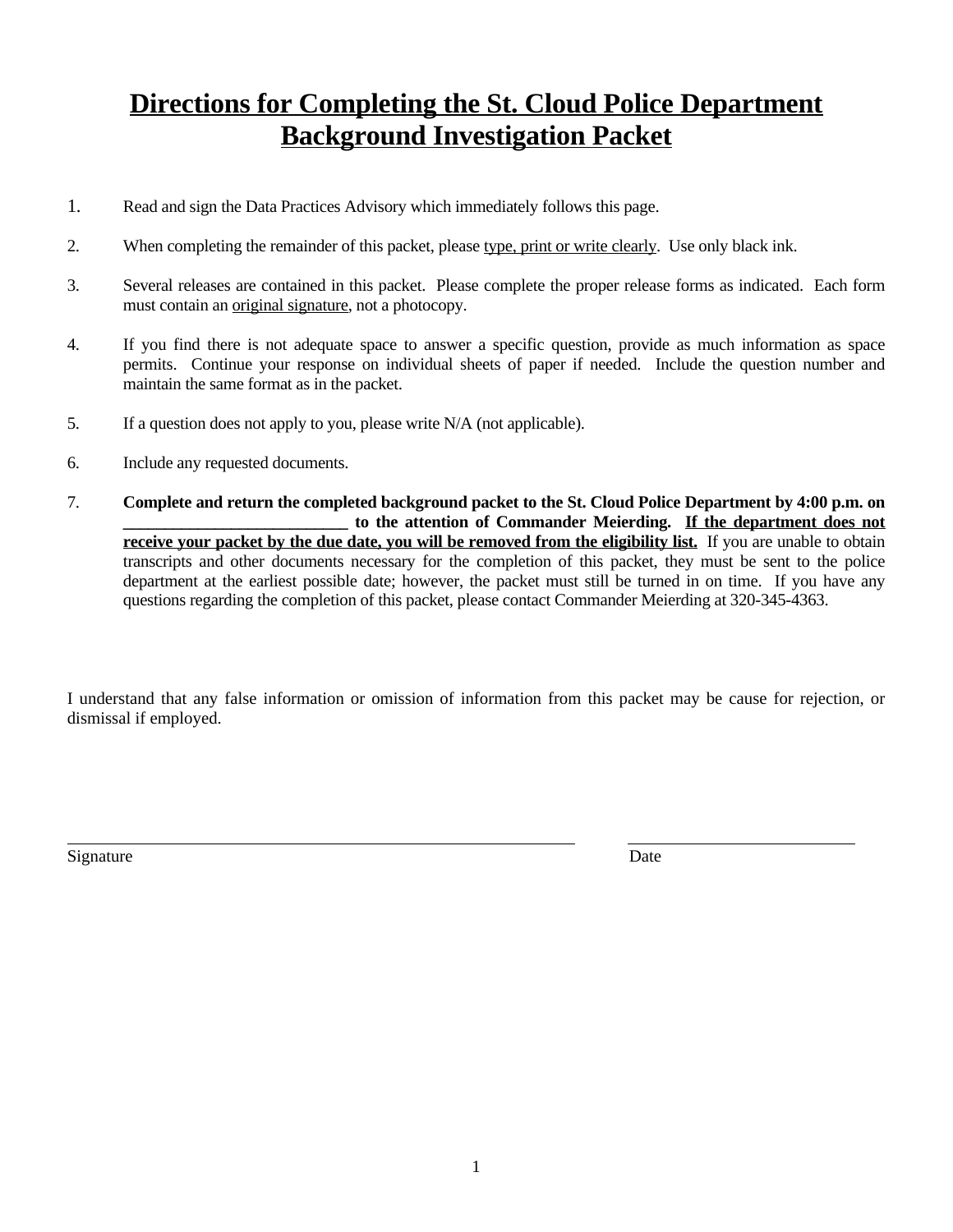### **DATA PRACTICES ADVISORY**

Read this advisory before completing this packet:

This background packet is to be completed to assist us during an investigation to determine whether to select you to work for/with/at the St. Cloud Police Department.

Certain information requested on the application is classified as private data under the Minnesota Government Data Practices Act (MGDPA) Minn. Stat. Ch. 13.01 et seq., and may be released only to you, to those in the appointing authority whose jobs reasonably require access to the data, to those authorized by state or federal law to have access to the data, and to those for whom you provide a written informed consent authorizing disclosure. The public data you supply is available to anyone who requests it.

The Minnesota Government Data Practices Act requires you to be informed the following information which you have been asked to provide in this packet is considered private data:

- 1. Your full name.
- 2. Any and all previous names by which you are known, regardless of whether or not they were your legal names.
- 3. Date of birth.
- 4. Your race.
- 5. Your sex.

We ask for this information for the following reasons:

- 1. To conduct a thorough and complete criminal history and felony background check, all names by which an applicant is known must be listed.
- 2. In order to complete and send for evaluation fingerprint cards as required by statute, the race and sex of the person fingerprinted must be entered on the fingerprint card.
- 3. In order to access criminal history data, date of birth, race, and sex must be supplied.

The following information which you have been asked to provide is also considered as private: your address; and your telephone number.

We ask for this information for the following reasons:

- 1. To distinguish you from all other applicants and identify you in our personnel files;
- 2. To enable us to verify that you are the individual who takes the exam if applicable;
- 3. To enable us to contact you when additional information is required, send you notices and/or schedule you for interviews;
- 4. To determine whether or not your conviction record may be a job-related consideration affecting your suitability to work with/for/at the St. Cloud Police Department;
- 5. To enable us to ensure you rights to equal opportunities and to meet affirmative action goals;
- 6. To meet federal reporting requirements; and
- 7. To make processing more efficient.

Before you are certified as eligible to work with/for/at the St. Cloud Police Department, only the following information you have been asked to provide is public: Veteran's status; relevant test scores; rank on eligibility list; job history; education and training; and work availability. The remainder is private.

If/when you are certified as eligible or considered as a finalist, your name becomes public. For this purpose, the MGDPA defines a finalist as an individual who is selected to be interviewed prior to selection.

The data will be available to you and to those in the appointing authority who have a bona fide need for the data.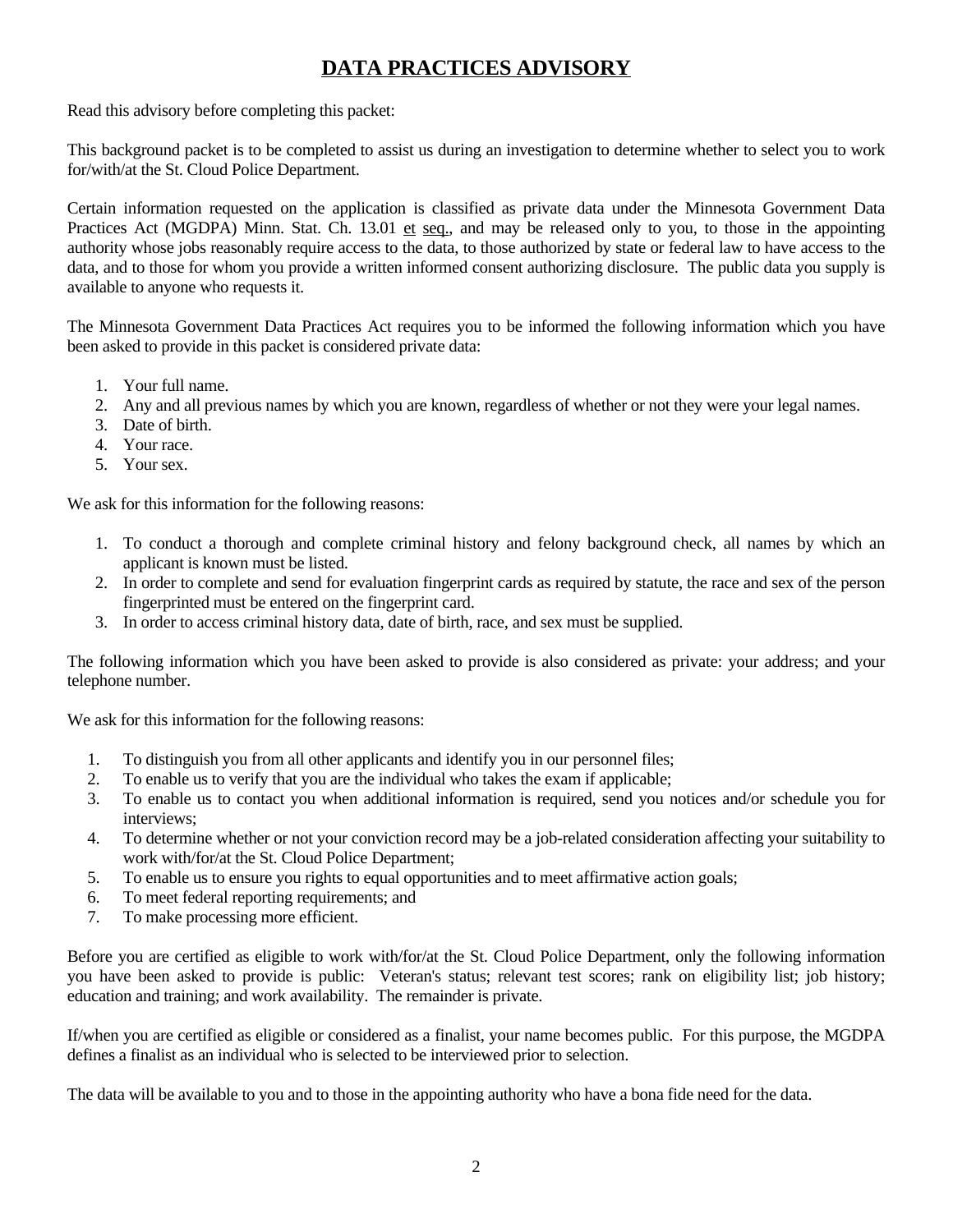### **DATA PRACTICES ADVISORY (Continued)**

The data may also be used for other purposes necessary for the administration of law, rule, or ordinance but will be disseminated only as required by law.

You are not legally required to provide any of the requested information. However, if you do not do so, we will be unable to conduct the required background checks, we will be unable to process your application, and we will be unable to consider you for appointment to work with/for/at the St. Cloud Police Department.

\_\_\_\_\_\_\_\_\_\_\_\_\_\_\_\_\_\_\_\_\_\_\_\_\_\_\_\_\_\_\_\_\_\_\_\_\_\_\_\_\_\_\_\_\_\_\_\_\_\_\_\_\_\_\_\_\_ \_\_\_\_\_\_\_\_\_\_\_\_\_\_\_\_\_\_\_\_\_\_\_\_\_\_\_\_\_\_\_\_\_\_\_

I have read and understand the information stated above.

Signature Date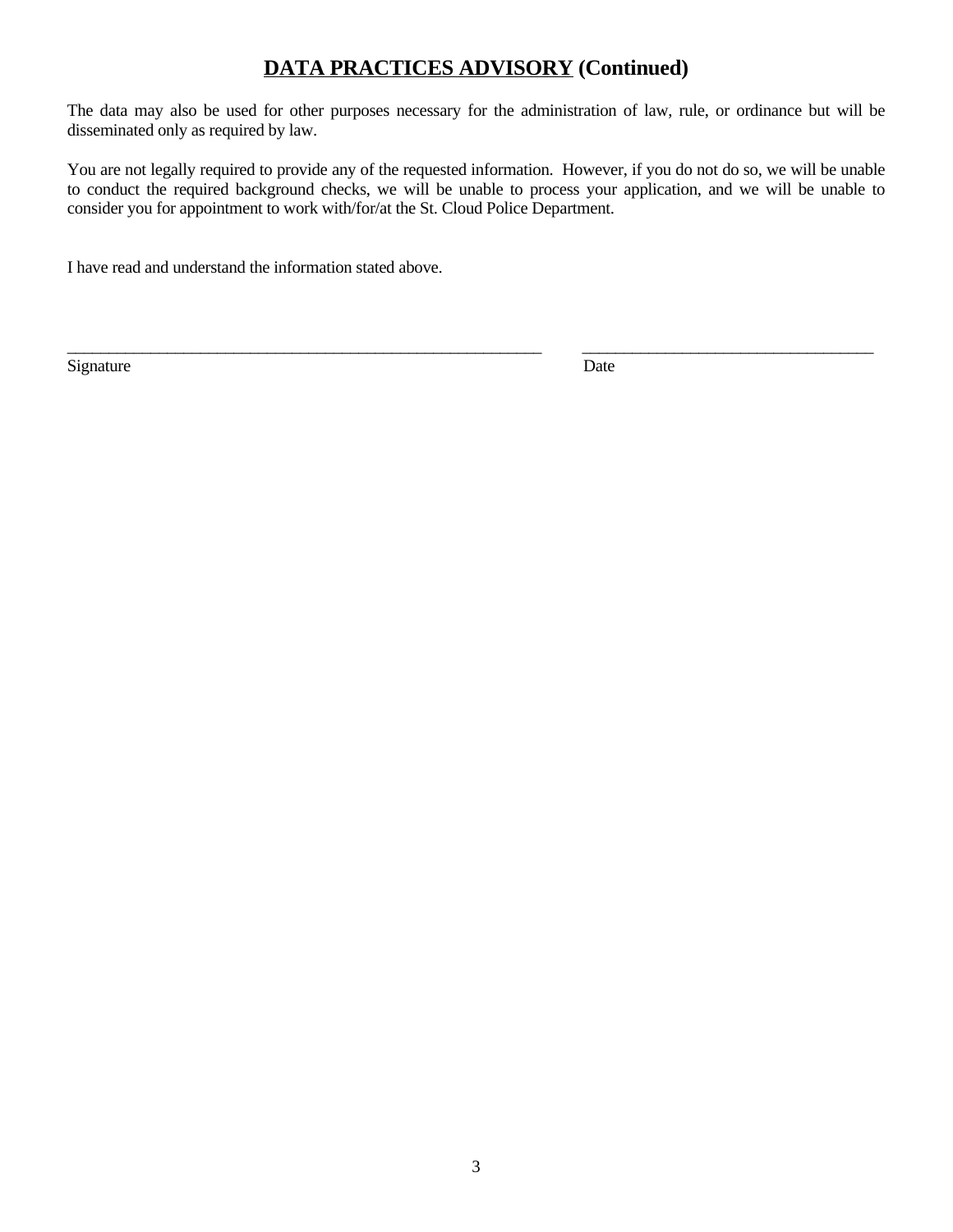# **PERSONAL HISTORY INFORMATION**

# **SECTION 1: PERSONAL DATA**

| $1$ . |                                                                                   | Full Name<br>(Last)                               | (First)                                                                                                                                                                                        |         | (Middle)   |  |  |
|-------|-----------------------------------------------------------------------------------|---------------------------------------------------|------------------------------------------------------------------------------------------------------------------------------------------------------------------------------------------------|---------|------------|--|--|
| 2.    |                                                                                   |                                                   |                                                                                                                                                                                                |         |            |  |  |
| 3.    |                                                                                   |                                                   |                                                                                                                                                                                                |         |            |  |  |
| 4.    |                                                                                   |                                                   |                                                                                                                                                                                                |         |            |  |  |
| 5.    |                                                                                   |                                                   | Give any other names you have used or been known by and give reasons for change. (If none, indicate not                                                                                        |         |            |  |  |
| 6.    | Social Security Number                                                            |                                                   |                                                                                                                                                                                                |         |            |  |  |
| 7.    |                                                                                   | Where were you born?                              | (Required for credit check and fingerprints)                                                                                                                                                   |         |            |  |  |
| 8.    |                                                                                   | (City)<br>U.S. Citizenship Status Yes No No No No | (County)                                                                                                                                                                                       | (State) | (Zip Code) |  |  |
| 9.    | Other than English, what language(s) do you:                                      |                                                   |                                                                                                                                                                                                |         |            |  |  |
|       |                                                                                   |                                                   |                                                                                                                                                                                                |         |            |  |  |
|       |                                                                                   |                                                   |                                                                                                                                                                                                |         |            |  |  |
|       |                                                                                   |                                                   | If yes, give extent and details. Include any law enforcement contacts you had while under the influence of<br>,我们也不能在这里,我们也不能在这里,我们也不能在这里,我们也不能在这里,我们也不能在这里,我们也不能在这里,我们也不能会不能在这里。我们也不能会不能会不能会不 |         |            |  |  |
| 11.   | Do you use or have you ever used marijuana? Yes__________________________________ |                                                   |                                                                                                                                                                                                |         |            |  |  |
|       |                                                                                   |                                                   | If yes, give details including date(s) and amount(s). Include any law enforcement contacts you had while                                                                                       |         |            |  |  |
| 12.   |                                                                                   |                                                   | Do you use or have you used any illicit substances such as, but not limited to, methamphetamine, cocaine,                                                                                      |         |            |  |  |
|       |                                                                                   |                                                   | If yes, give details including date(s) and amount(s). Include any law enforcement contacts you had while<br>under the influence of an illicit substance if applicable:                         |         |            |  |  |
|       |                                                                                   |                                                   |                                                                                                                                                                                                |         |            |  |  |

 $\overline{a}$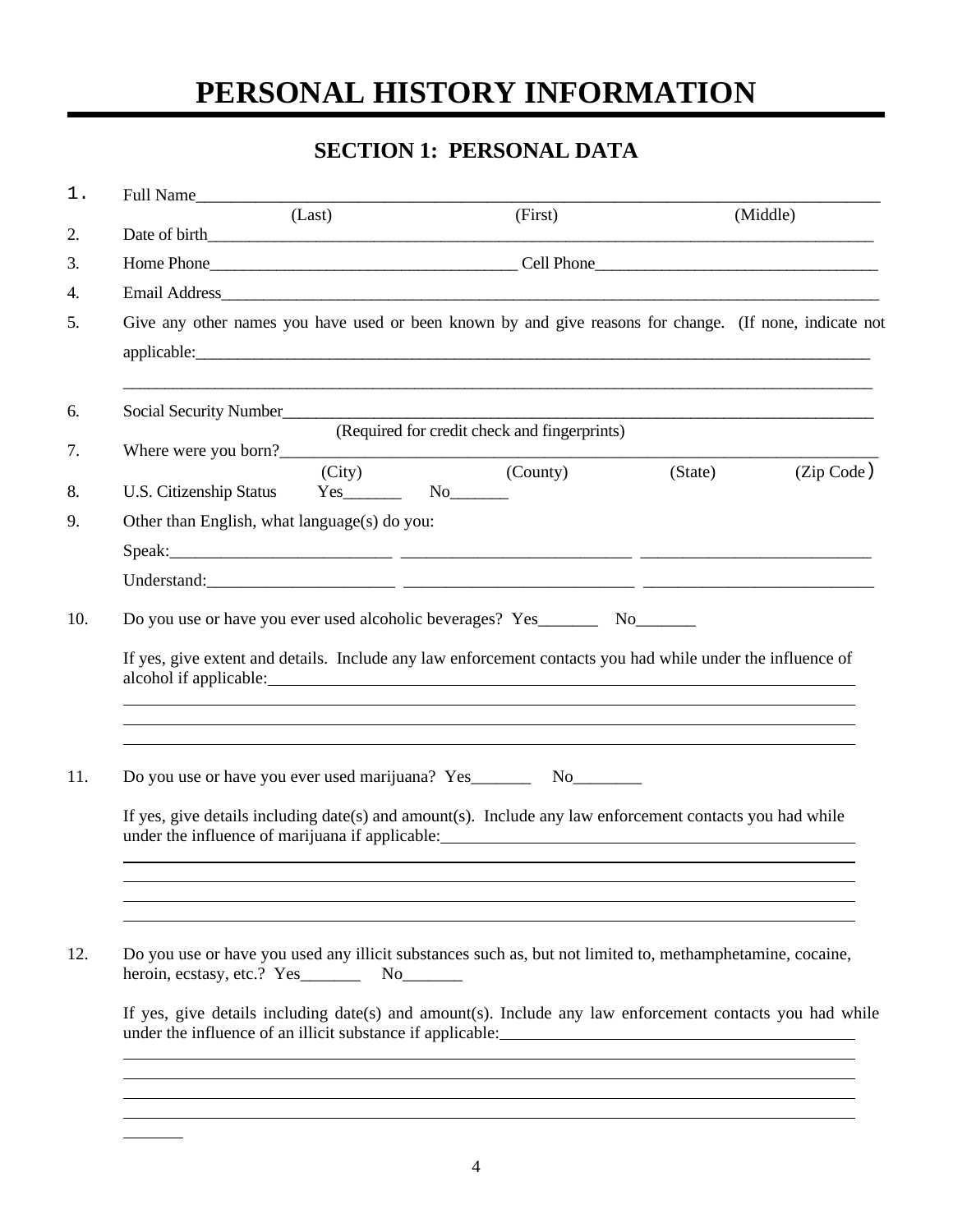#### **SECTION 1: PERSONAL DATA (Continued)**

13. Have you ever experienced issues with prescription medication (your own or someone else's) including, but not limited to, overuse or misuse? Yes\_\_\_\_\_\_\_ No\_\_\_\_\_\_\_

 $\overline{a}$  $\overline{a}$  $\overline{a}$  $\overline{a}$ 

If yes, give details including type(s), date(s) and amount(s). Include any law enforcement contacts you had related to prescription medication if applicable:

14. In chronological order, state each and every place in which you have lived during the past ten years, beginning with your present address. Include all addresses while you were in school and/or the military. If it was a rental residence, list the name, address and phone number of the resident manager and/or property manager/owner. Make copies and attach additional sheets if necessary.

| <b>Present address:</b>                                                                                                                                                                                                              |
|--------------------------------------------------------------------------------------------------------------------------------------------------------------------------------------------------------------------------------------|
|                                                                                                                                                                                                                                      |
|                                                                                                                                                                                                                                      |
|                                                                                                                                                                                                                                      |
|                                                                                                                                                                                                                                      |
|                                                                                                                                                                                                                                      |
| (Always include full street address, city, state, and zip code)                                                                                                                                                                      |
| Previous address(es):                                                                                                                                                                                                                |
|                                                                                                                                                                                                                                      |
|                                                                                                                                                                                                                                      |
| Rent or own?                                                                                                                                                                                                                         |
|                                                                                                                                                                                                                                      |
|                                                                                                                                                                                                                                      |
| From Month/Year To Month/Year To Month/Year To Month/Year To Month/Year To Month/Year To Month/Year To Month/Year To Month/Year To Month/Year To Month/Year To Month/Year To Month/Year To Month/Year To Month/Year To Month/Y       |
|                                                                                                                                                                                                                                      |
| Rent or own?                                                                                                                                                                                                                         |
|                                                                                                                                                                                                                                      |
| Full address <u>and the contract of the contract of the contract of the contract of the contract of the contract of the contract of the contract of the contract of the contract of the contract of the contract of the contract</u> |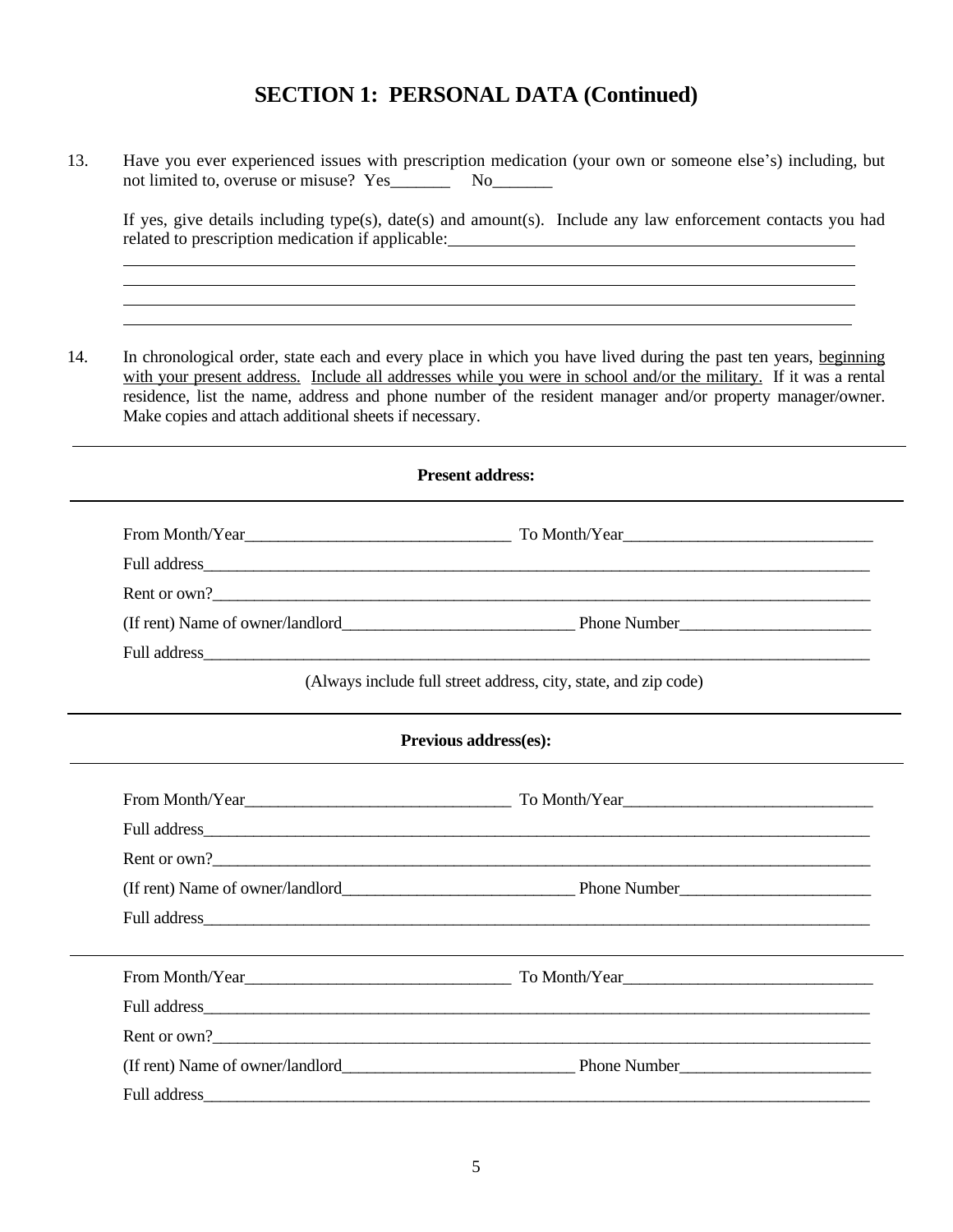# **SECTION 1: PERSONAL DATA (Continued)**

| Rent or own?                                                                                                                                                                                                                   |  |
|--------------------------------------------------------------------------------------------------------------------------------------------------------------------------------------------------------------------------------|--|
|                                                                                                                                                                                                                                |  |
|                                                                                                                                                                                                                                |  |
|                                                                                                                                                                                                                                |  |
|                                                                                                                                                                                                                                |  |
| Rent or own?                                                                                                                                                                                                                   |  |
|                                                                                                                                                                                                                                |  |
|                                                                                                                                                                                                                                |  |
|                                                                                                                                                                                                                                |  |
| Full address experience and the contract of the contract of the contract of the contract of the contract of the contract of the contract of the contract of the contract of the contract of the contract of the contract of th |  |
| Rent or own?                                                                                                                                                                                                                   |  |
|                                                                                                                                                                                                                                |  |
|                                                                                                                                                                                                                                |  |
| From Month/Year From Month/Year  To Month/Year  To Month/Year  To Month/Year  To Month/Year  To Month/Year  To Month/Year  To Month/Year  To Month/Year  To Month/Year  To Month/Year  To Month/Year  To Month/Year  To Month/ |  |
| Full address experience and the contract of the contract of the contract of the contract of the contract of the contract of the contract of the contract of the contract of the contract of the contract of the contract of th |  |
| Rent or own?                                                                                                                                                                                                                   |  |
|                                                                                                                                                                                                                                |  |
|                                                                                                                                                                                                                                |  |
| From Month/Year From Month/Year  To Month/Year  To Month/Year  To Month/Year  To Month/Year  To Month/Year  To Month/Year  To Month/Year  To Month/Year  To Month/Year  To Month/Year  To Month/Year  To Month/Year  To Month/ |  |
|                                                                                                                                                                                                                                |  |
| Rent or own?                                                                                                                                                                                                                   |  |
|                                                                                                                                                                                                                                |  |
|                                                                                                                                                                                                                                |  |
|                                                                                                                                                                                                                                |  |
|                                                                                                                                                                                                                                |  |
| Rent or own?                                                                                                                                                                                                                   |  |
|                                                                                                                                                                                                                                |  |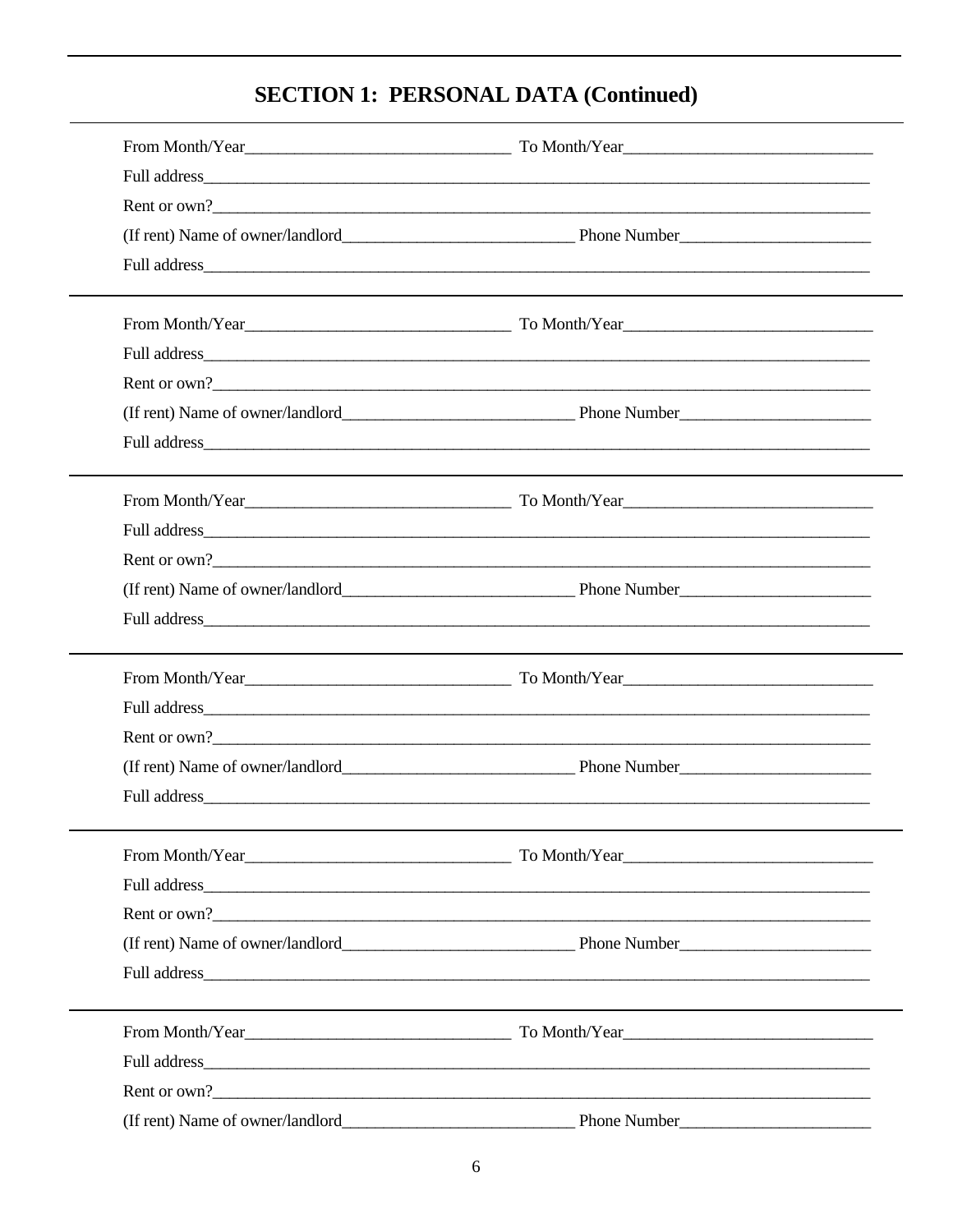$\overline{a}$  $\overline{a}$ 

## **SECTION 2: EDUCATION**

#### 15. List chronologically (earliest dates first) all high schools you have attended.

| Name of School & Address | From mo/yr | To mo/yr | Highest Grade | Curriculum |
|--------------------------|------------|----------|---------------|------------|
|                          |            |          |               |            |
|                          |            |          |               |            |
|                          |            |          |               |            |
|                          |            |          |               |            |
|                          |            |          |               |            |
|                          |            |          |               |            |

#### 16. List chronologically (earliest dates first) all colleges, trade, vocational-technical schools you have attended:

| Name of School & Address | From<br>$\text{mo/yr}$ | To<br>mo/yr | Curriculum | Credits | Grade Point<br>Average | % Expense<br>Paid by You |
|--------------------------|------------------------|-------------|------------|---------|------------------------|--------------------------|
|                          |                        |             |            |         |                        |                          |
|                          |                        |             |            |         |                        |                          |
|                          |                        |             |            |         |                        |                          |
|                          |                        |             |            |         |                        |                          |
|                          |                        |             |            |         |                        |                          |
|                          |                        |             |            |         |                        |                          |
|                          |                        |             |            |         |                        |                          |
|                          |                        |             |            |         |                        |                          |

Grade Point Average in Undergraduate Major:\_\_\_\_\_\_\_\_ Number of Credits Required for Degree:\_\_\_\_\_\_\_\_\_ Total Credits Achieved Towards Degree:\_\_\_\_\_\_\_\_\_\_\_ Graduate Major:\_\_\_\_\_\_\_\_\_\_\_\_\_\_\_\_\_\_\_\_\_\_\_\_\_\_\_\_\_

17. What college or trade school degree (s) or certificate (s) do you possess:

18. List any problems with school (absenteeism, tardiness, poor grades, other disciplinary problems), including college:

| Date | School | Problem | <b>Brief Explanation</b> |
|------|--------|---------|--------------------------|
|      |        |         |                          |
|      |        |         |                          |
|      |        |         |                          |
|      |        |         |                          |

19. List all educational internships you participated in.

| School | From                  |                | To   Name of Organization, Address and | Position | Supervisor |
|--------|-----------------------|----------------|----------------------------------------|----------|------------|
|        | $\text{mo}/\text{vr}$ | $\text{mo/yr}$ | Telephone Number                       |          |            |
|        |                       |                |                                        |          |            |
|        |                       |                |                                        |          |            |
|        |                       |                |                                        |          |            |
|        |                       |                |                                        |          |            |
|        |                       |                |                                        |          |            |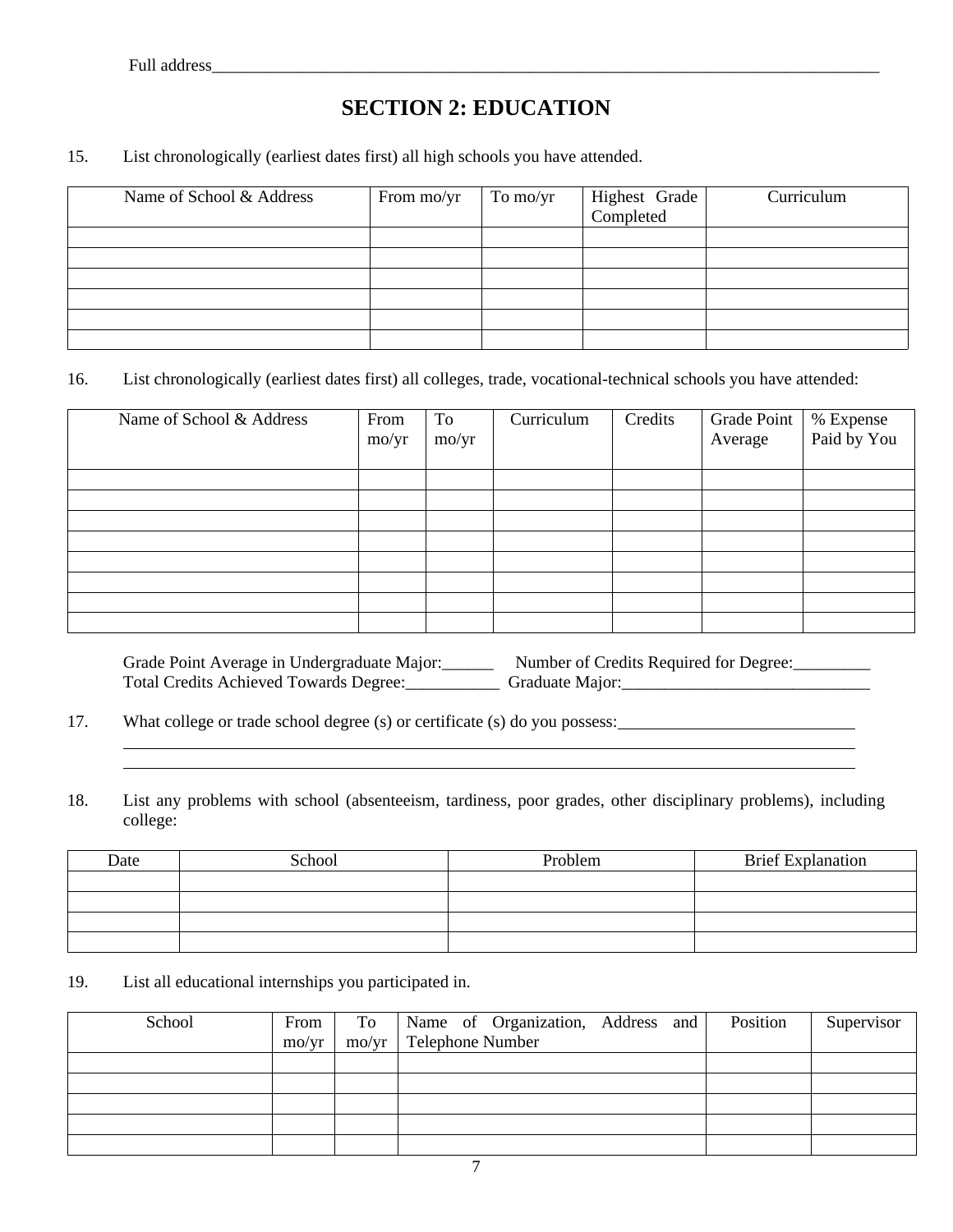### **SECTION 2: EDUCATION (Continued)**

20. List all extracurricular activities (i.e. student government, sports teams and clubs) in which you participated regularly during high school and college:

| School | From mo/yr | To mo/yr | Activity | Position Held |
|--------|------------|----------|----------|---------------|
|        |            |          |          |               |
|        |            |          |          |               |
|        |            |          |          |               |
|        |            |          |          |               |
|        |            |          |          |               |

21. List every professional or social organization in which you are or were a member. (Do not include activities and clubs you have listed under question 20.)

| Name of Organization & Address | From mo/yr | To mo/yr | Type of Organization |
|--------------------------------|------------|----------|----------------------|
|                                |            |          |                      |
|                                |            |          |                      |
|                                |            |          |                      |
|                                |            |          |                      |
|                                |            |          |                      |

22. List all awards received from high school and college:

| School | Date | Award | Reason |
|--------|------|-------|--------|
|        |      |       |        |
|        |      |       |        |
|        |      |       |        |
|        |      |       |        |
|        |      |       |        |
|        |      |       |        |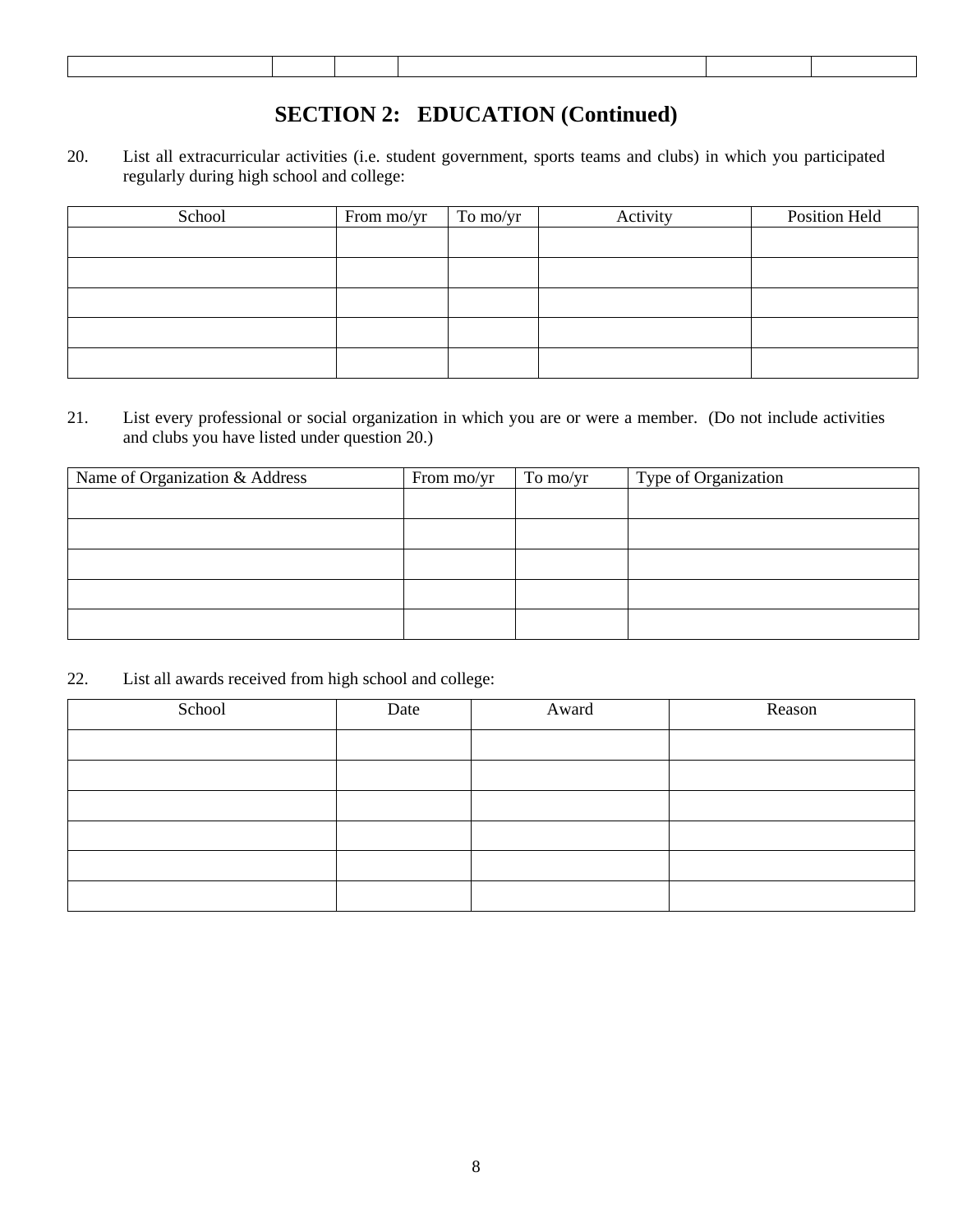### **SECTION 3: MOTOR VEHICLE & DRIVER'S LICENSE HISTORY**

| 23. | Do you now or have you ever possessed a Minnesota driver's license? Yes_________ No_________<br>If yes, complete the following: |
|-----|---------------------------------------------------------------------------------------------------------------------------------|
|     |                                                                                                                                 |
| 24. | Do you now or did you ever possess a driver's license issued by any state other than Minnesota?                                 |
|     |                                                                                                                                 |
|     |                                                                                                                                 |
| 25. | Was your driver's license or other vehicle operator's license ever revoked? Yes___________ No_______                            |
|     | Suspended? Yes__________ No__________ If you answered yes to either one of the above, complete below:                           |
|     |                                                                                                                                 |
|     |                                                                                                                                 |
|     |                                                                                                                                 |
| 27. | Have you ever been involved in a motor vehicle accident? Yes__________ No________                                               |
|     | If yes, give details including $date(s)$ and location(s):                                                                       |
|     |                                                                                                                                 |
| 28. | List below the company which carries your auto insurance:                                                                       |
|     |                                                                                                                                 |
|     |                                                                                                                                 |
| 29. |                                                                                                                                 |
|     |                                                                                                                                 |
|     |                                                                                                                                 |
|     |                                                                                                                                 |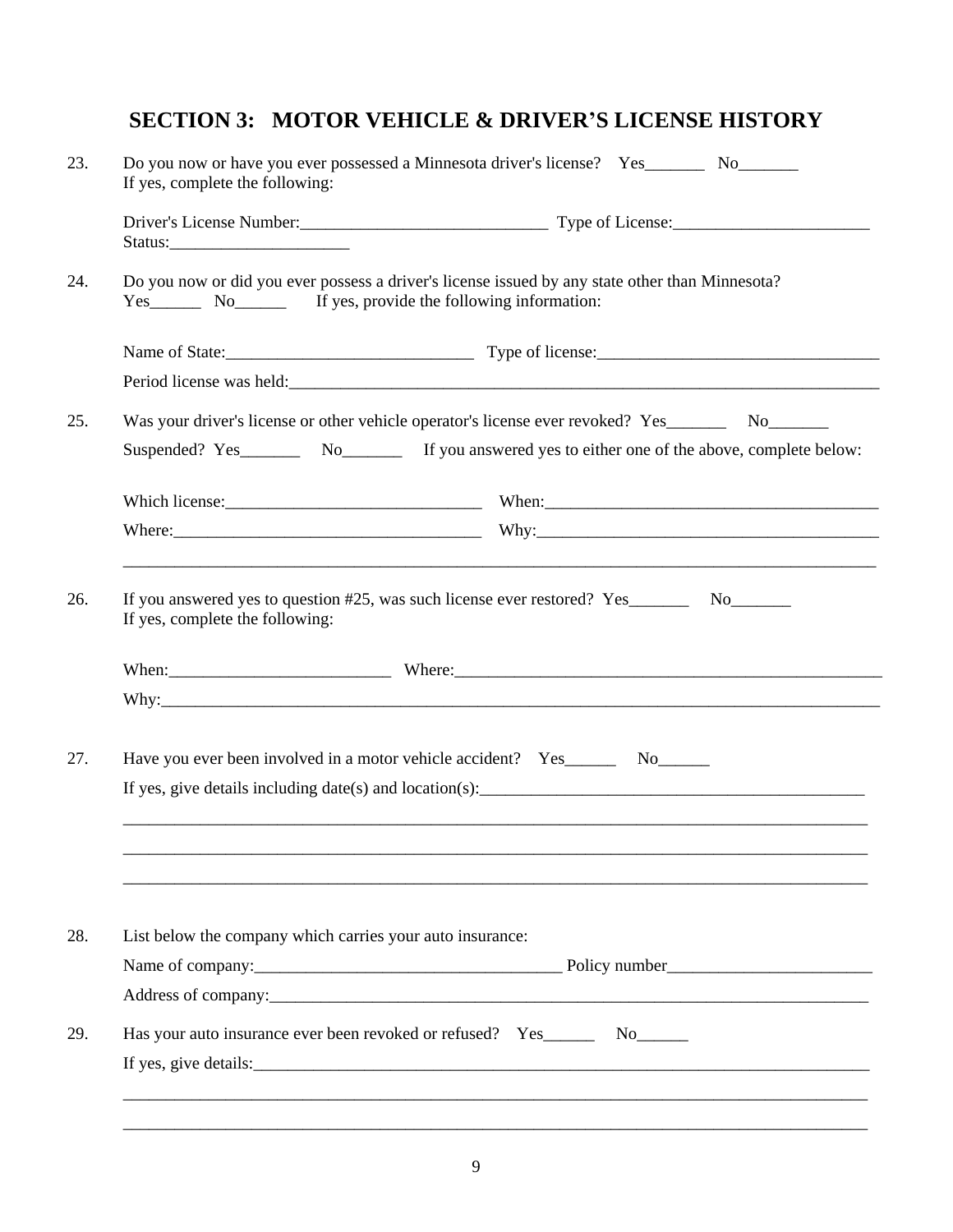### **SECTION 3: MOTOR VEHICLE & DRIVER'S LICENSE HISTORY (Continued)**

\_\_\_\_\_\_\_\_\_\_\_\_\_\_\_\_\_\_\_\_\_\_\_\_\_\_\_\_\_\_\_\_\_\_\_\_\_\_\_\_\_\_\_\_\_\_\_\_\_\_\_\_\_\_\_\_\_\_\_\_\_\_\_\_\_\_\_\_\_\_\_\_\_\_\_\_\_\_\_\_\_\_\_\_\_\_\_

30. Have you **ever** (as a juvenile and/or an adult) received a ticket/summons for violation of the traffic laws in this state or any other state (exclude parking violations)? information below.

| Date | Violation | Location | Police Agency | <b>Court Disposition</b> |
|------|-----------|----------|---------------|--------------------------|
|      |           |          |               |                          |
|      |           |          |               |                          |
|      |           |          |               |                          |
|      |           |          |               |                          |
|      |           |          |               |                          |
|      |           |          |               |                          |
|      |           |          |               |                          |
|      |           |          |               |                          |

31. Have you **ever** (as a juvenile and/or an adult) been stopped by law enforcement for violation of the traffic laws in this state or any other state (including equipment violations) and been given a verbal or written warning? Yes\_\_\_\_\_\_\_\_ No\_\_\_\_\_\_\_ If yes, complete the information below.

| Date | Violation | Location | Police Agency | Disposition |
|------|-----------|----------|---------------|-------------|
|      |           |          |               |             |
|      |           |          |               |             |
|      |           |          |               |             |
|      |           |          |               |             |
|      |           |          |               |             |
|      |           |          |               |             |
|      |           |          |               |             |
|      |           |          |               |             |
|      |           |          |               |             |
|      |           |          |               |             |

32. List all motor vehicles which are in your name or in joint ownership or which you drive on a regular basis.

| License Plate Number | <b>Vehicle Description</b> | <b>State Where Vehicle</b><br>License Was Issued |
|----------------------|----------------------------|--------------------------------------------------|
|                      |                            |                                                  |
|                      |                            |                                                  |
|                      |                            |                                                  |
|                      |                            |                                                  |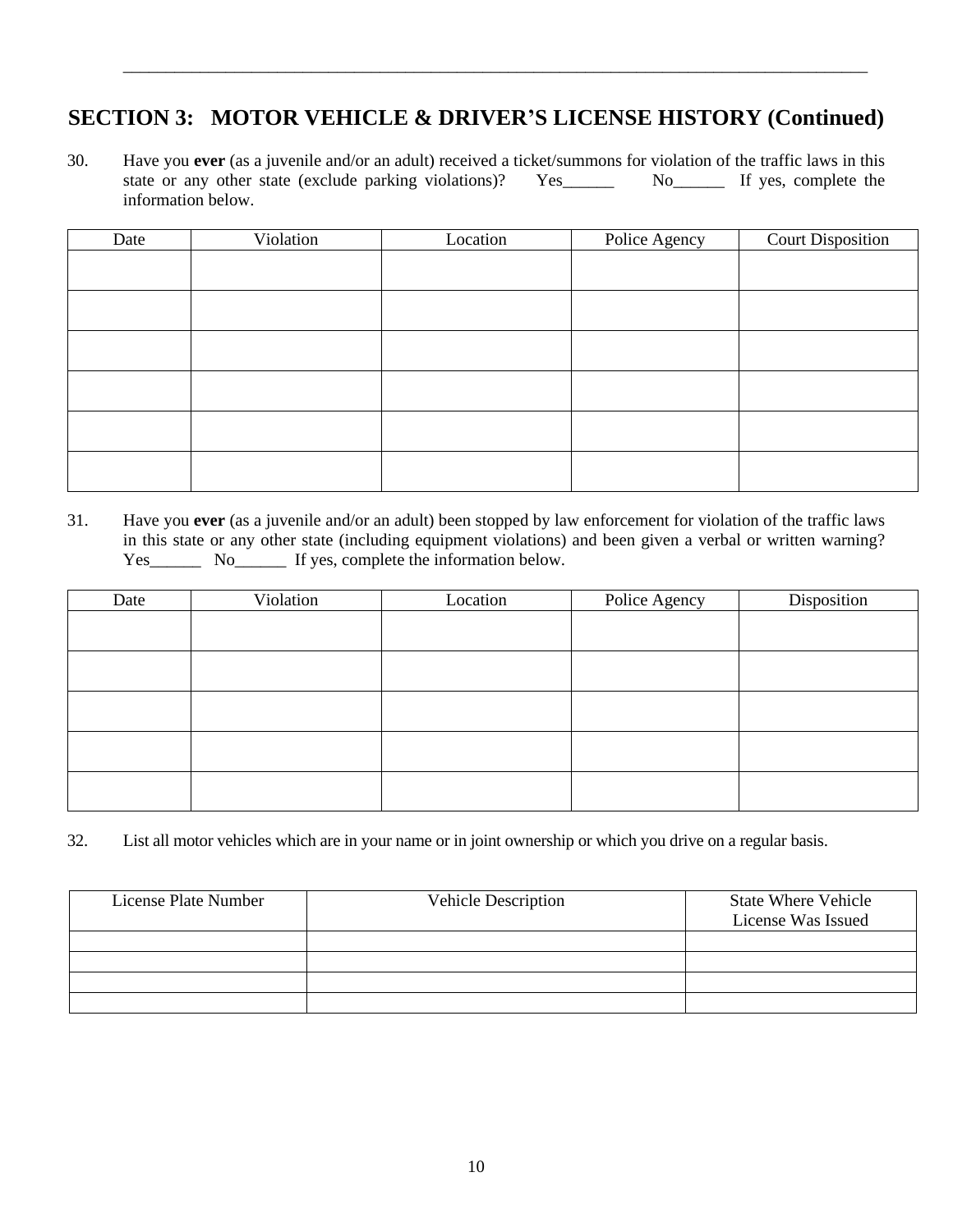# **SECTION 4: BUSINESS AND OCCUPATIONAL LICENSE HISTORY**

|                   |                            | Yes No If yes, give details and provide documentation:<br><u> 1990 - Jan James James James James James James James James James James James James James James James James J</u>                                                                                                 |
|-------------------|----------------------------|--------------------------------------------------------------------------------------------------------------------------------------------------------------------------------------------------------------------------------------------------------------------------------|
| officer license)? |                            | Have you ever possessed a professional or occupational license, permit or certificate (excluding peace                                                                                                                                                                         |
| Yes               |                            | If yes, give details and provide documentation:                                                                                                                                                                                                                                |
|                   |                            | ,我们也不会有什么。""我们的人,我们也不会有什么?""我们的人,我们也不会有什么?""我们的人,我们也不会有什么?""我们的人,我们也不会有什么?""我们的人<br>Have you, or any corporation or partnership of which you were an officer, director, or partner, ever possessed                                                                             |
| Yes               | $No$ <sub>__________</sub> | a license or permit (excluding driver's license or learner's permit) issued by any governmental agency?<br>If yes, give details and provide documentation:                                                                                                                     |
|                   |                            |                                                                                                                                                                                                                                                                                |
|                   |                            | Has any license or permit (excluding driver's license or learner's permit) issued by any city, state or<br>federal agency ever been denied, revoked, suspended, or canceled to you, or to any corporation or<br>partnership of which you were an officer, director or partner? |

 $\overline{a}$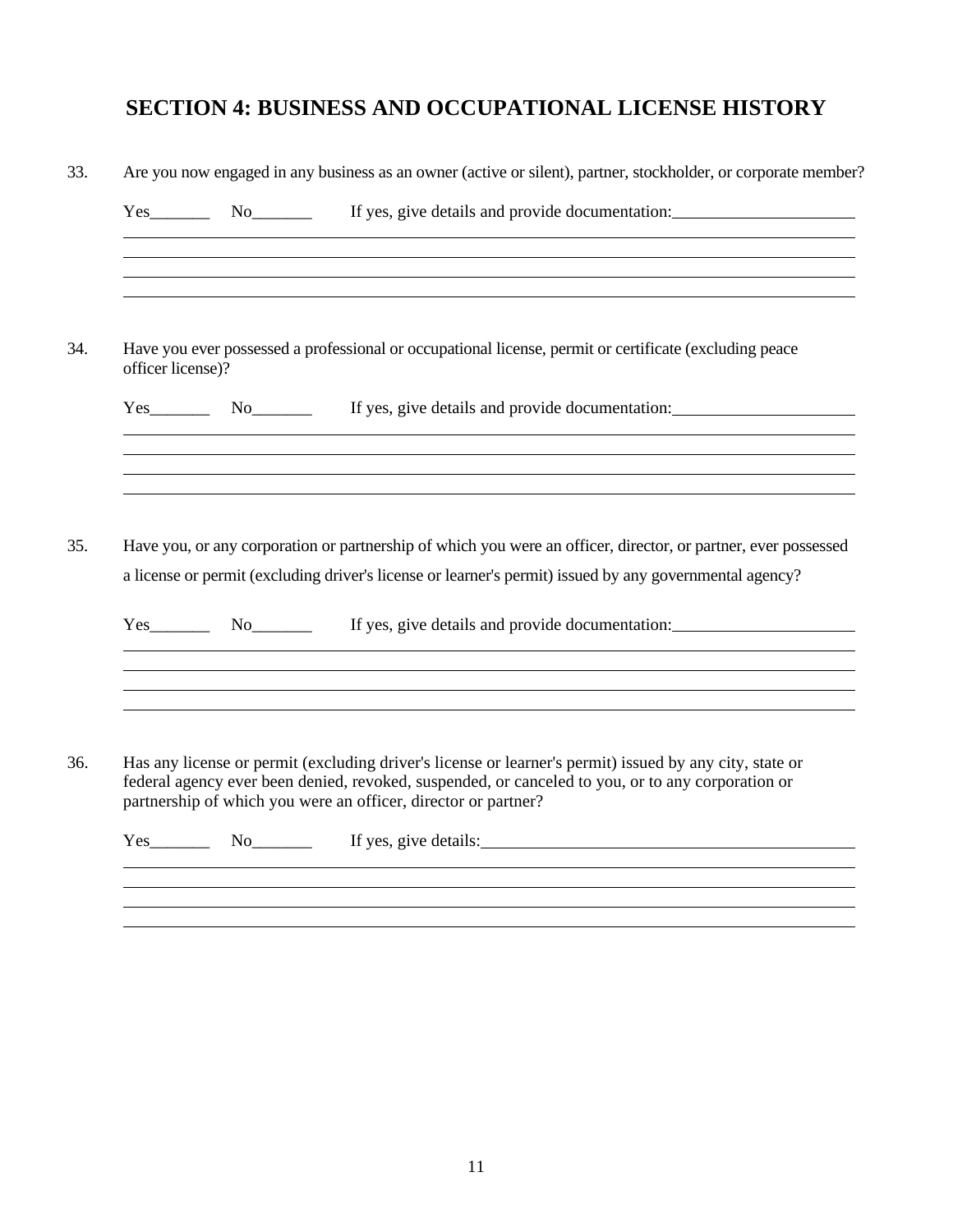#### **SECTION 5: LITIGATION**

37. Have you **ever** (as a juvenile and/or an adult) been **convicted** for any violation of the criminal law (excluding parking violations)? This includes convictions and records which have been expunged or sealed. Minnesota Statutes 299C.13 and 364.09 allow law enforcement agencies to consider this information in the selection process.

Yes\_\_\_\_\_\_\_\_\_ No\_\_\_\_\_\_\_\_ If yes, complete the information below:

| Date | Violation | Location | Police Agency | <b>Court Disposition</b> |
|------|-----------|----------|---------------|--------------------------|
|      |           |          |               |                          |
|      |           |          |               |                          |
|      |           |          |               |                          |
|      |           |          |               |                          |
|      |           |          |               |                          |

- 38. Have you **ever** (as a juvenile and/or an adult) **been arrested or named as a defendant** in a criminal proceeding?
	- Yes\_\_\_\_\_\_\_\_\_ No\_\_\_\_\_\_\_\_ If yes, complete the information below:

| Date | Violation | Location | Police Agency | <b>Court Disposition</b> |
|------|-----------|----------|---------------|--------------------------|
|      |           |          |               |                          |
|      |           |          |               |                          |
|      |           |          |               |                          |
|      |           |          |               |                          |
|      |           |          |               |                          |

39. List below **all** law enforcement agencies that you have had contact with that were not already previously listed. This includes **any situation** where you may have been a **victim, witness, suspect, arrested or mentioned, etc.** in a police report or had a petty misdemeanor violation of the law.

| Agency | Date | <b>Reason For Contact</b> |
|--------|------|---------------------------|
|        |      |                           |
|        |      |                           |
|        |      |                           |
|        |      |                           |
|        |      |                           |
|        |      |                           |
|        |      |                           |
|        |      |                           |
|        |      |                           |
|        |      |                           |
|        |      |                           |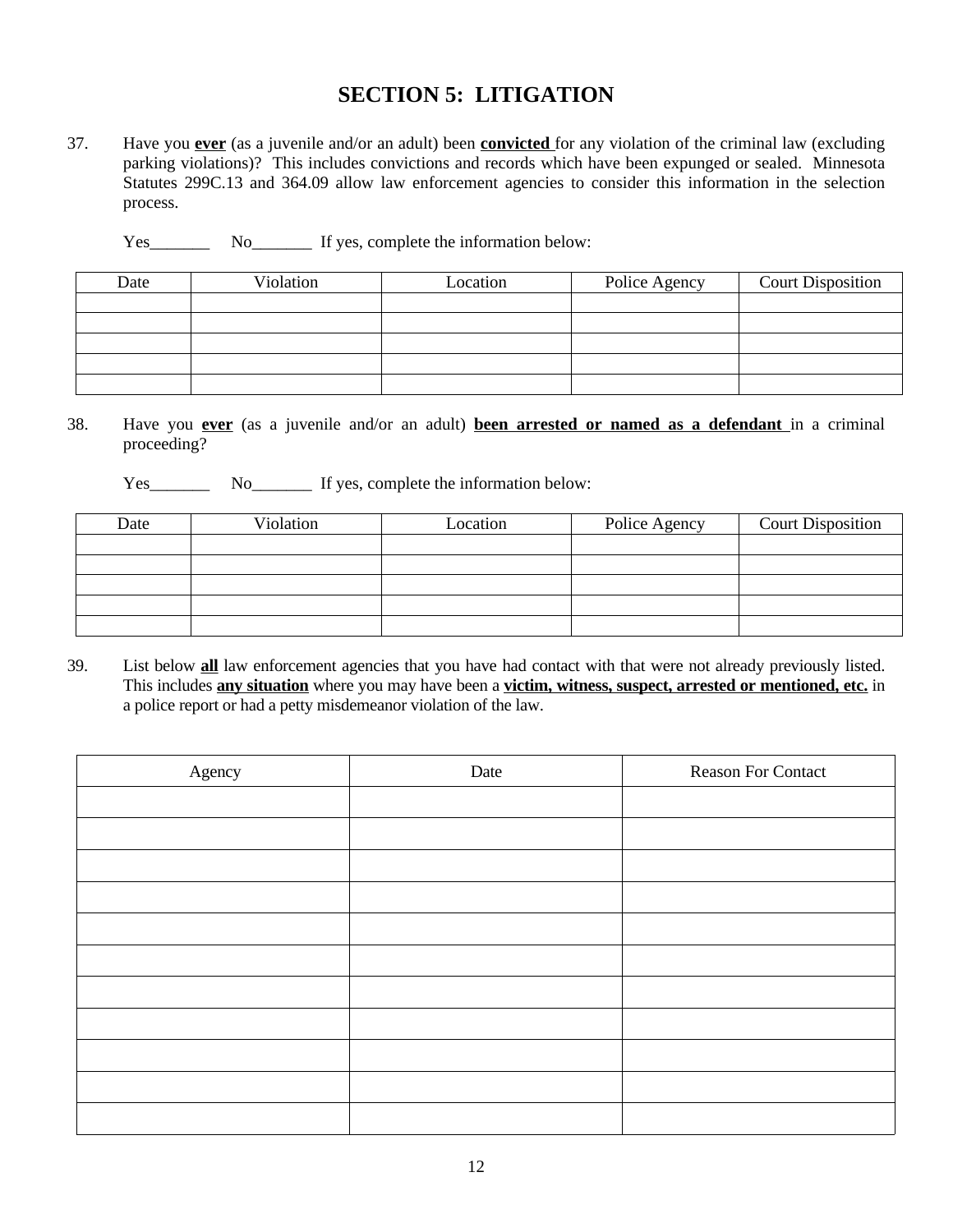### **SECTION 5: LITIGATION (Continued)**

40. Were you **ever** a party to a **civil action or proceeding** in this state or elsewhere, or have you been named in a notice of claim that you may be a defendant in a civil action or proceeding? This would include bankruptcy, divorce, custodial hearings, etc.?

Yes\_\_\_\_\_\_\_\_ No\_\_\_\_\_\_\_ If yes, fill in the following for every civil action or proceeding.

| Date | <b>Action or Proceeding</b> | As Plaintiff, Defendant,<br>Petitioner, Respondent | <b>Court Disposition</b> |
|------|-----------------------------|----------------------------------------------------|--------------------------|
|      |                             |                                                    |                          |
|      |                             |                                                    |                          |
|      |                             |                                                    |                          |
|      |                             |                                                    |                          |
|      |                             |                                                    |                          |

41. Have you ever been fingerprinted (exclude only present application with this department)?

Yes\_\_\_\_\_\_\_ No\_\_\_\_\_\_\_ If yes, fill in the following:

| When | Where | Reason For Fingerprinting |
|------|-------|---------------------------|
|      |       |                           |
|      |       |                           |
|      |       |                           |
|      |       |                           |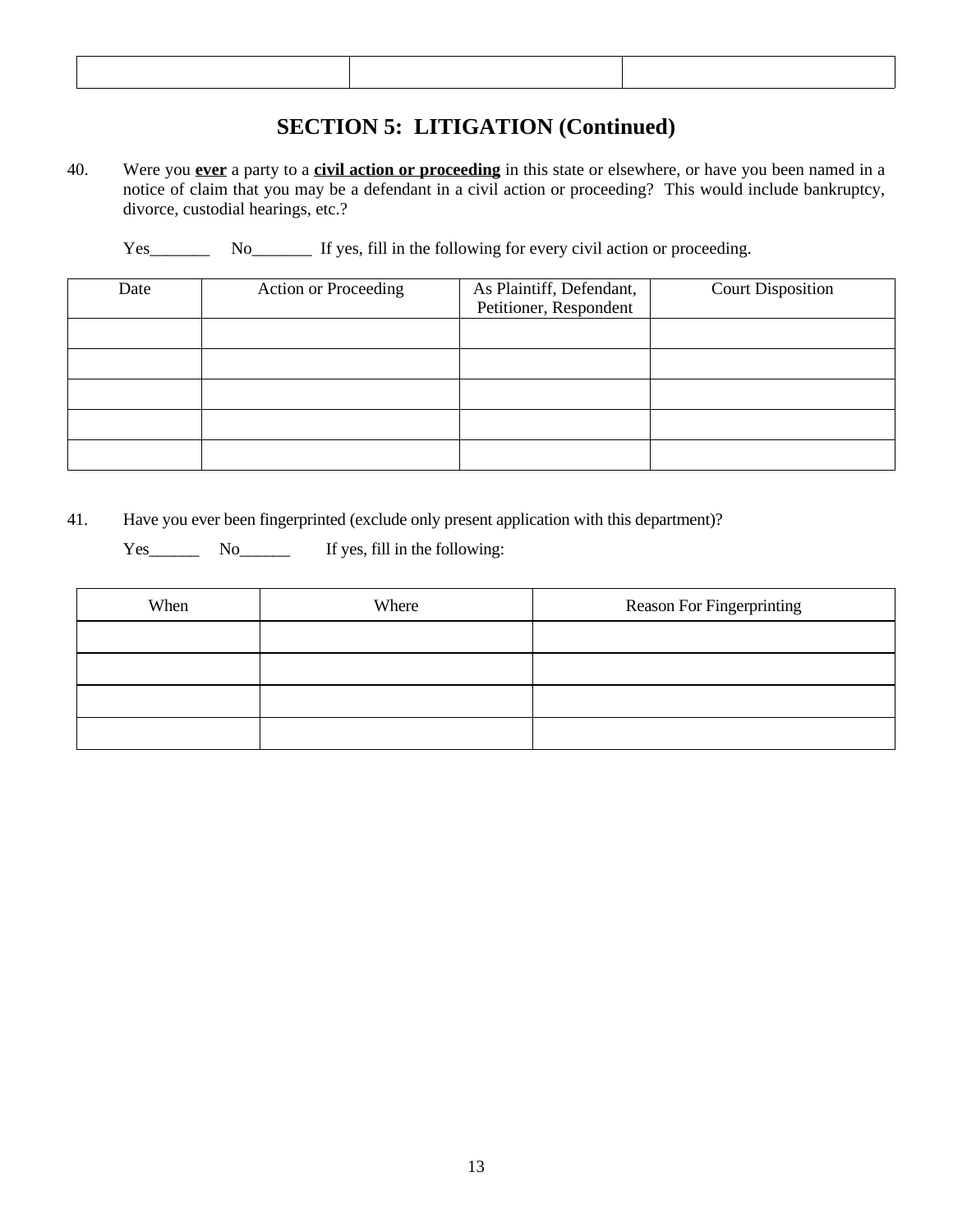### **SECTION 6: MILITARY AND SELECTIVE SERVICE**

|                              | If you are a male and were born after 1960, have you registered with the Selective Service?  |                                                                                                                                                                                                                    |
|------------------------------|----------------------------------------------------------------------------------------------|--------------------------------------------------------------------------------------------------------------------------------------------------------------------------------------------------------------------|
| $Yes$ <sub>___________</sub> |                                                                                              | No If yes, provide Selective Service Number: ___________________________________                                                                                                                                   |
|                              |                                                                                              | Did you ever apply for the military, but were later disqualified from the testing process? (Do not include<br>medical information.) Yes_________ No__________ If yes, please explain:_____________________________ |
| $Yes$ No $\qquad$            | Are you now or have you ever been a member of the military service?                          |                                                                                                                                                                                                                    |
|                              | If yes, complete the rest of this section. If no, skip to Section 7.                         |                                                                                                                                                                                                                    |
|                              |                                                                                              | Branch of service: Military Specialty: Military Specialty:                                                                                                                                                         |
|                              |                                                                                              |                                                                                                                                                                                                                    |
|                              |                                                                                              |                                                                                                                                                                                                                    |
|                              | States, any foreign government, or the National Guard of any state?                          | Are you now or were you ever an active or inactive member of the Reserve Forces (any branch) of the United<br>Yes No If yes, active or inactive: Rank Rank                                                         |
|                              |                                                                                              |                                                                                                                                                                                                                    |
|                              |                                                                                              | $From$ $T_0$                                                                                                                                                                                                       |
|                              |                                                                                              | If discharged or separated, list the name and phone number of your commanding officer at the time:                                                                                                                 |
|                              |                                                                                              | If discharged or separated, how many discharges or separations from the service were given to you?                                                                                                                 |
|                              |                                                                                              |                                                                                                                                                                                                                    |
|                              | honorable conditions) Be exact. (Do not include medical information. If medical, answer NA.) | If discharged or separated, what is the type of your discharge(s) or separation(s): (honorable, dishonorable,                                                                                                      |
|                              |                                                                                              | <u>Reason: Reason: 2008   2008   2008   2008   2008   2008   2008   2008   2008   2008   2008   2008   2008   200</u>                                                                                              |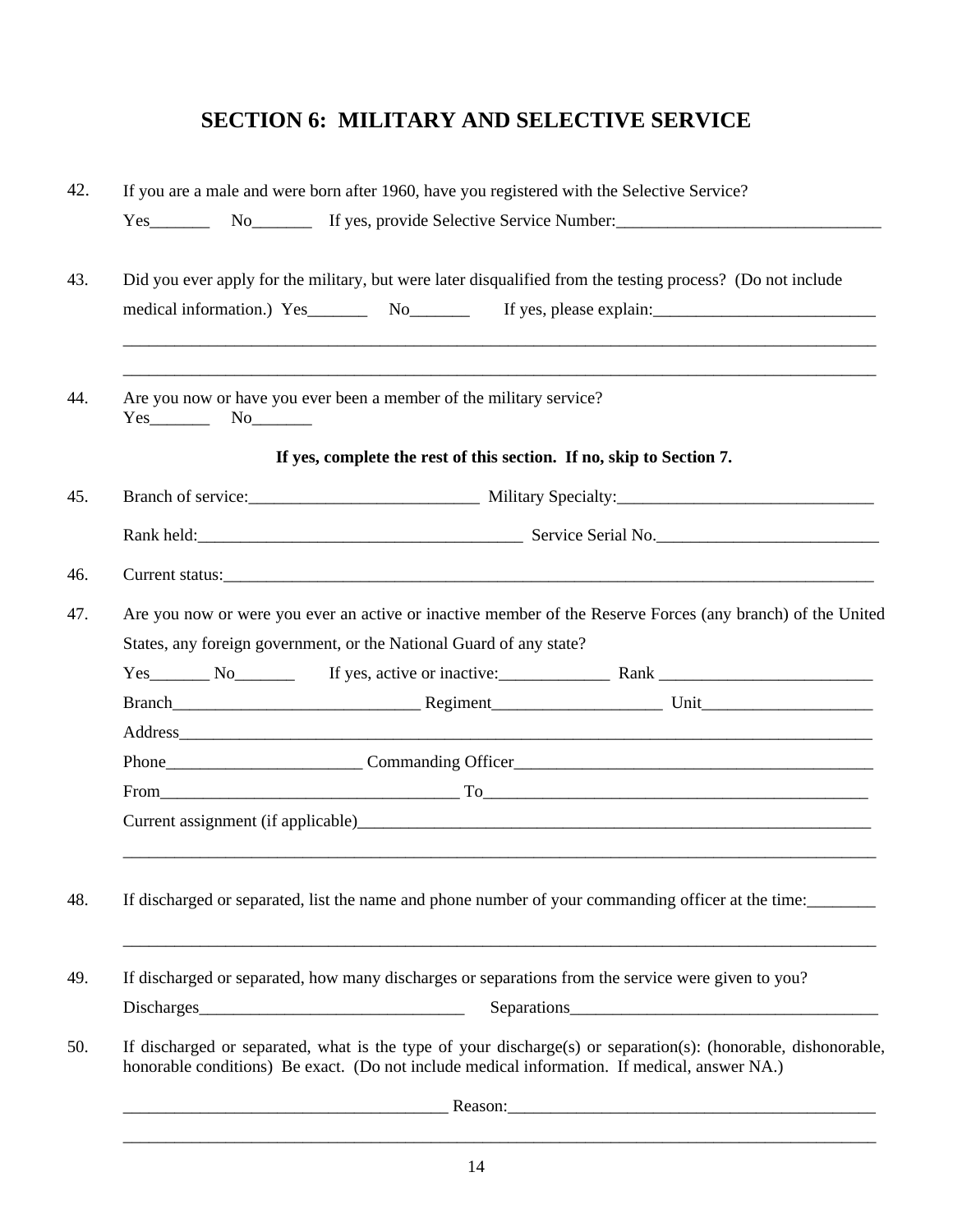#### **SECTION 6: MILITARY AND SELECTIVE SERVICE (Continued)**

\_\_\_\_\_\_\_\_\_\_\_\_\_\_\_\_\_\_\_\_\_\_\_\_\_\_\_\_\_\_\_\_\_\_\_\_\_\_\_\_\_\_\_\_\_\_\_\_\_\_\_\_\_\_\_\_\_\_\_\_\_\_\_\_\_\_\_\_\_\_\_\_\_\_\_\_\_\_\_\_\_\_\_\_\_\_\_\_

51. If discharged or separated, has your discharge or separation notice ever been corrected or changed? Yes No If no, please explain why:  $\frac{1}{2}$  is the set of the set of the set of the set of the set of the set of the set of the set of the set of the set of the set of the set of the set of the set of the set of the set of the s If yes, what was the nature of the change?  $\text{Change of from} \text{\textcolor{red}{\sum}}$ 52. Please provide an overview of your military service, including time frame, assignment, rank, location, etc. Please include any/all assignments, to include service outside the United States, and/or service to a military organization of a foreign government. From\_\_\_\_\_\_\_\_\_\_\_\_\_\_\_\_\_\_\_\_To\_\_\_\_\_\_\_\_\_\_\_\_\_\_\_\_\_\_\_\_ Details of assignment:  $\overline{a}$  $\overline{a}$ From\_\_\_\_\_\_\_\_\_\_\_\_\_\_\_\_\_\_\_\_To\_\_\_\_\_\_\_\_\_\_\_\_\_\_\_\_\_\_\_\_ Details of assignment: <u> 1980 - Johann Harry Harry Harry Harry Harry Harry Harry Harry Harry Harry Harry Harry Harry Harry Harry Harry</u>  $\overline{a}$  $\overline{a}$ From\_\_\_\_\_\_\_\_\_\_\_\_\_\_\_\_\_\_\_\_To\_\_\_\_\_\_\_\_\_\_\_\_\_\_\_\_\_\_\_\_ Details of assignment:  $\overline{a}$  $\overline{a}$ From\_\_\_\_\_\_\_\_\_\_\_\_\_\_\_\_\_\_\_\_To\_\_\_\_\_\_\_\_\_\_\_\_\_\_\_\_\_\_\_\_ Details of assignment:  $\overline{a}$  $\overline{a}$ From\_\_\_\_\_\_\_\_\_\_\_\_\_\_\_\_\_\_\_\_To\_\_\_\_\_\_\_\_\_\_\_\_\_\_\_\_\_\_\_\_ Details of assignment:  $\overline{a}$  $\overline{a}$ From\_\_\_\_\_\_\_\_\_\_\_\_\_\_\_\_\_\_\_\_To\_\_\_\_\_\_\_\_\_\_\_\_\_\_\_\_\_\_\_\_ Details of assignment:  $\overline{a}$  $\overline{a}$ From\_\_\_\_\_\_\_\_\_\_\_\_\_\_\_\_\_\_\_\_To\_\_\_\_\_\_\_\_\_\_\_\_\_\_\_\_\_\_\_\_ Details of assignment:  $\overline{a}$  $\overline{a}$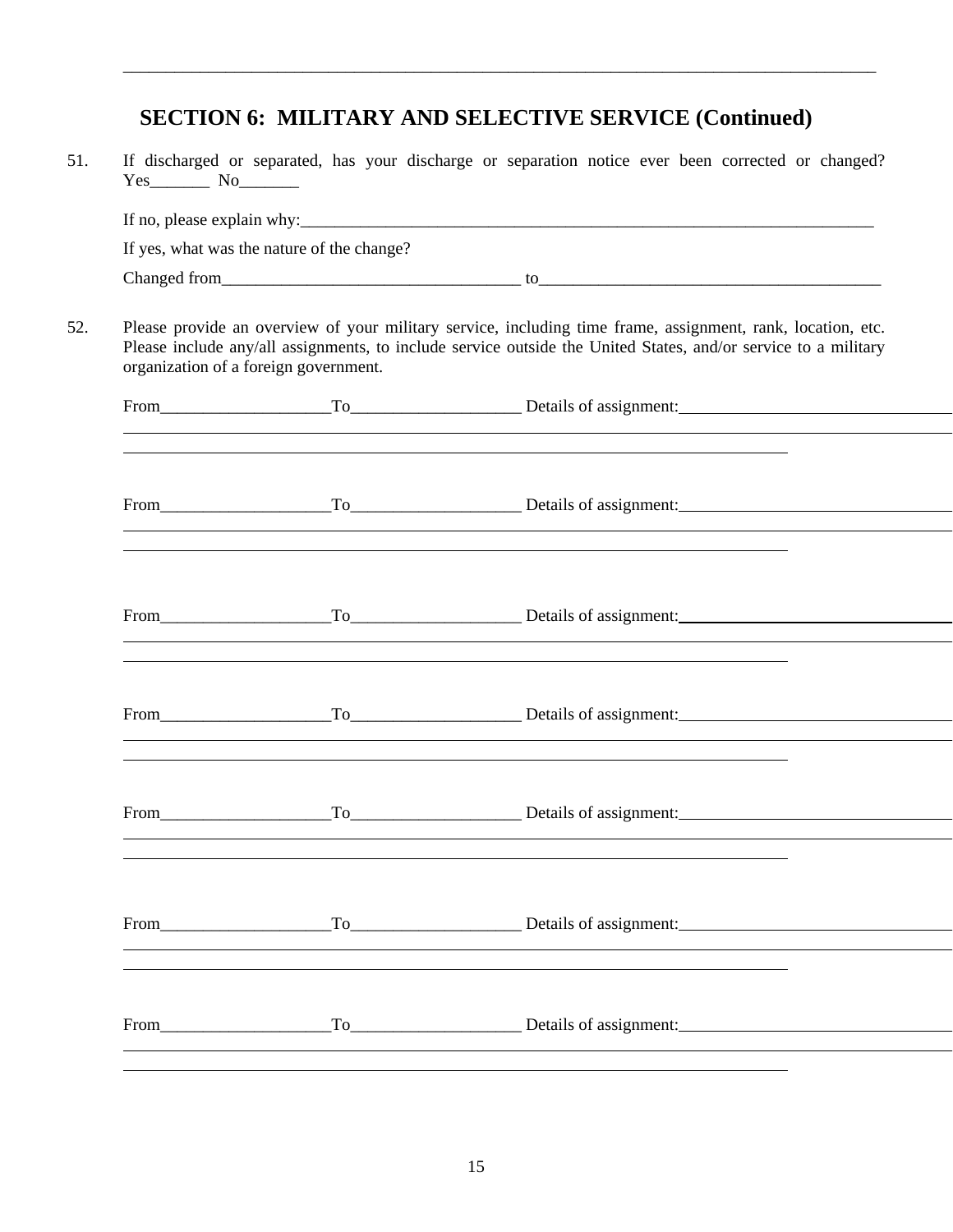## **SECTION 6: MILITARY AND SELECTIVE SERVICE (Continued)**

53. Were you ever court-martialed, tried or charged, or were you the subject of a summary court, deck court, captain's mast, company punishment, or any other disciplinary action? Yes \_\_\_\_\_\_\_ No\_\_\_\_\_\_\_\_\_\_\_ If yes, give details of charges, agency concerned, dates and dispositions:

54. List all medals and decorations awarded you as a member of the armed forces:

55. Is there anything else you want us to know about your military service?<br>
<u>Letting</u> the control of the service of the service of the service of the service of the service of the service of the service of the service of the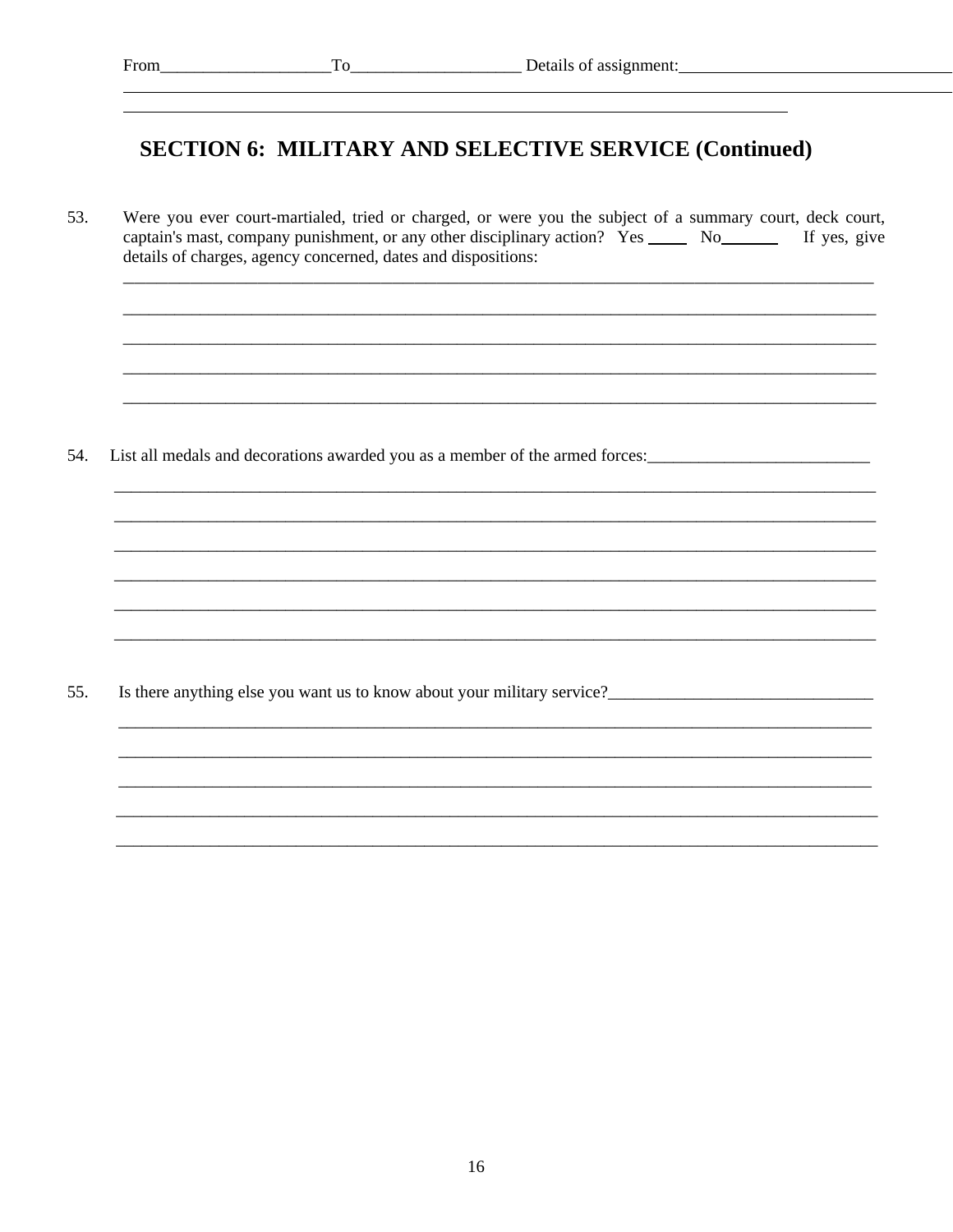### **SECTION 7: EMPLOYMENT**

#### 56. Were you ever discharged or asked to resign from employment? Yes\_\_\_\_\_\_\_\_\_ No\_\_\_\_\_\_\_ If yes, please complete the following:

| Employer | Date Left | Reason For Leaving |
|----------|-----------|--------------------|
|          |           |                    |
|          |           |                    |
|          |           |                    |
|          |           |                    |

57. Were you ever subjected to disciplinary action in connection with any employment? Yes\_\_\_\_\_\_\_ No\_\_\_\_\_\_\_

| If<br>$\mathcal{L}$ | DIE |                         |  |
|---------------------|-----|-------------------------|--|
|                     |     | _______________________ |  |
|                     |     |                         |  |

58. List below in order (most recent to least recent) each and every place you were previously employed. OMIT NONE. Include all part-time employment. Give correct full addresses. Give dates of idleness between periods of employment if applicable. Copy and attach additional sheets as necessary.

#### **PRESENT OR MOST RECENT EMPLOYMENT:** (CIRCLE ONE)

\_\_\_\_\_\_\_\_\_\_\_\_\_\_\_\_\_\_\_\_\_\_\_\_\_\_\_\_\_\_\_\_\_\_\_\_\_\_\_\_\_\_\_\_\_\_\_\_\_\_\_\_\_\_\_\_\_\_\_\_\_\_\_\_\_\_\_\_\_\_\_\_\_\_\_\_\_\_\_\_\_\_\_\_\_\_\_\_ \_\_\_\_\_\_\_\_\_\_\_\_\_\_\_\_\_\_\_\_\_\_\_\_\_\_\_\_\_\_\_\_\_\_\_\_\_\_\_\_\_\_\_\_\_\_\_\_\_\_\_\_\_\_\_\_\_\_\_\_\_\_\_\_\_\_\_\_\_\_\_\_\_\_\_\_\_\_\_\_\_\_\_\_\_\_\_\_

|        | (Name of Company)                                                                |            |
|--------|----------------------------------------------------------------------------------|------------|
|        |                                                                                  |            |
|        | (Street Address, City, State)                                                    | (Zip Code) |
|        |                                                                                  |            |
|        |                                                                                  |            |
|        |                                                                                  |            |
|        |                                                                                  |            |
|        |                                                                                  |            |
|        |                                                                                  |            |
|        |                                                                                  |            |
|        | Can your current employer (if applicable) be contacted prior to a job offer? Yes |            |
|        |                                                                                  |            |
| Reason | for                                                                              | leaving:   |
|        |                                                                                  |            |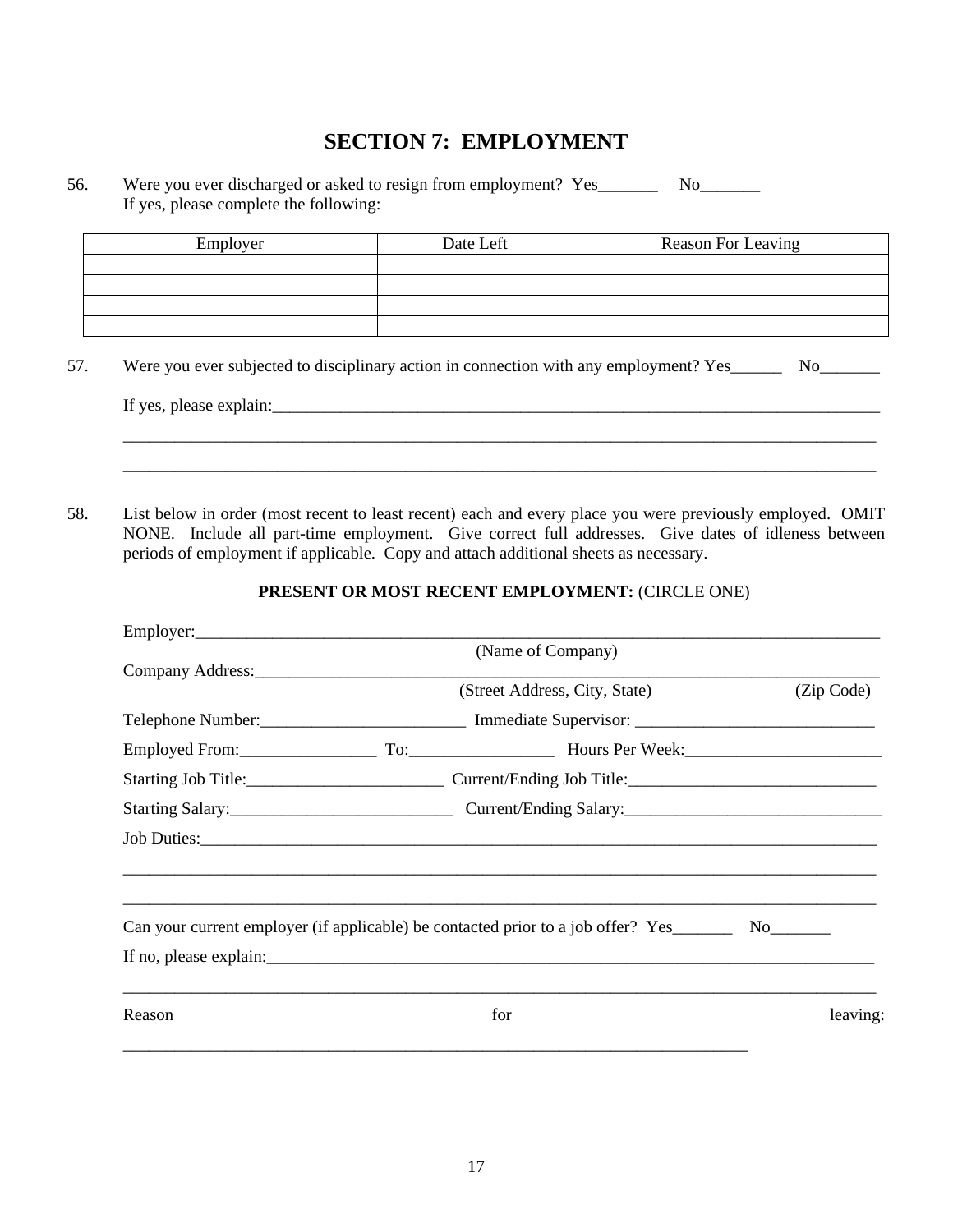|      | If you were unemployed for a period of one month or longer prior to this employment, please list time frame |             |
|------|-------------------------------------------------------------------------------------------------------------|-------------|
| and  | brief                                                                                                       | description |
| why: |                                                                                                             |             |

\_\_\_\_\_\_\_\_\_\_\_\_\_\_\_\_\_\_\_\_\_\_\_\_\_\_\_\_\_\_\_\_\_\_\_\_\_\_\_\_\_\_\_\_\_\_\_\_\_\_\_\_\_\_\_\_\_\_\_\_\_\_\_\_\_\_\_\_\_\_\_\_\_\_\_\_\_\_\_\_\_\_\_\_\_\_\_\_\_

# **SECTION 7: EMPLOYMENT (Continued)**

#### **PRESENT OR PAST EMPLOYMENT:** (CIRCLE ONE)

|                                             |   | (Name of Company)                                                                                              |             |
|---------------------------------------------|---|----------------------------------------------------------------------------------------------------------------|-------------|
| Company Address: No. 1996. Company Address: |   |                                                                                                                |             |
|                                             |   | (Street Address, City, State)                                                                                  | (Zip Code)  |
|                                             |   |                                                                                                                |             |
|                                             |   | Employed From: To: To: Hours Per Week: Microsoft Communications Communications Communications Communications C |             |
|                                             |   |                                                                                                                |             |
|                                             |   |                                                                                                                |             |
|                                             |   |                                                                                                                |             |
|                                             |   |                                                                                                                |             |
|                                             |   | Can your current employer (if applicable) be contacted prior to a job offer? Yes__________ No________          |             |
|                                             |   |                                                                                                                |             |
| Reason                                      |   | for                                                                                                            | leaving:    |
|                                             |   | If you were unemployed for a period of one month or longer prior to this employment, please list time frame    |             |
| and                                         | a | brief                                                                                                          | description |
|                                             |   |                                                                                                                |             |
|                                             |   |                                                                                                                |             |
|                                             |   |                                                                                                                |             |

#### **PRESENT OR PAST EMPLOYMENT:** (CIRCLE ONE)

| Employer:                              |                               |            |
|----------------------------------------|-------------------------------|------------|
|                                        | (Name of Company)             |            |
| Company Address:                       |                               |            |
|                                        | (Street Address, City, State) | (Zip Code) |
| Telephone Number:<br>Telephone Number: | Immediate Supervisor:         |            |
| Employed From:                         | Hours Per Week:               |            |
| Starting Job Title:                    | Current/Ending Job Title:     |            |
| Starting Salary:                       | Current/Ending Salary:        |            |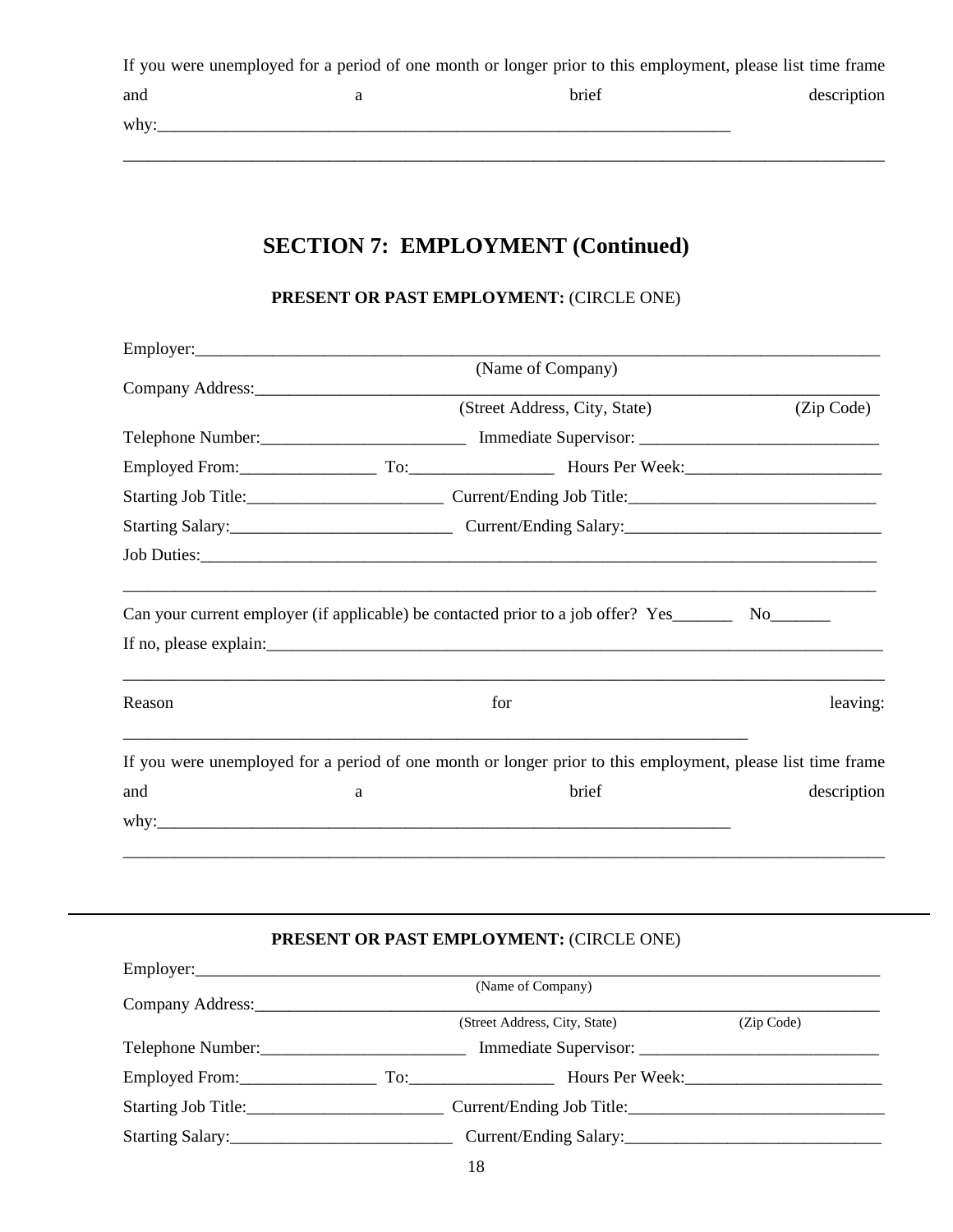|        |   | Can your current employer (if applicable) be contacted prior to a job offer? Yes                            | No the set of the set of the set of the set of the set of the set of the set of the set of the set of the set of the set of the set of the set of the set of the set of the set of the set of the set of the set of the set of |
|--------|---|-------------------------------------------------------------------------------------------------------------|--------------------------------------------------------------------------------------------------------------------------------------------------------------------------------------------------------------------------------|
|        |   |                                                                                                             |                                                                                                                                                                                                                                |
| Reason |   | for                                                                                                         | leaving:                                                                                                                                                                                                                       |
|        |   | If you were unemployed for a period of one month or longer prior to this employment, please list time frame |                                                                                                                                                                                                                                |
| and    | a | brief                                                                                                       | description                                                                                                                                                                                                                    |
| why:   |   |                                                                                                             |                                                                                                                                                                                                                                |

### **SECTION 7: EMPLOYMENT (Continued)**

#### **PRESENT OR PAST EMPLOYMENT:** (CIRCLE ONE)

| (Name of Company)<br>(Street Address, City, State)<br>(Zip Code)<br>Employed From: To: To: Hours Per Week: Microsoft Communications Communications Accounts Communications Accounts Communications Accounts Communications Accounts Communications Accounts Accounts Accounts Accounts Accounts Ac<br>Starting Job Title: Current/Ending Job Title:<br>Can your current employer (if applicable) be contacted prior to a job offer? Yes_________ No________<br>Reason<br>for<br>If you were unemployed for a period of one month or longer prior to this employment, please list time frame<br>brief<br>and<br>$\rm{a}$ |  |             |
|-------------------------------------------------------------------------------------------------------------------------------------------------------------------------------------------------------------------------------------------------------------------------------------------------------------------------------------------------------------------------------------------------------------------------------------------------------------------------------------------------------------------------------------------------------------------------------------------------------------------------|--|-------------|
|                                                                                                                                                                                                                                                                                                                                                                                                                                                                                                                                                                                                                         |  |             |
|                                                                                                                                                                                                                                                                                                                                                                                                                                                                                                                                                                                                                         |  |             |
|                                                                                                                                                                                                                                                                                                                                                                                                                                                                                                                                                                                                                         |  |             |
|                                                                                                                                                                                                                                                                                                                                                                                                                                                                                                                                                                                                                         |  |             |
|                                                                                                                                                                                                                                                                                                                                                                                                                                                                                                                                                                                                                         |  |             |
|                                                                                                                                                                                                                                                                                                                                                                                                                                                                                                                                                                                                                         |  |             |
|                                                                                                                                                                                                                                                                                                                                                                                                                                                                                                                                                                                                                         |  |             |
|                                                                                                                                                                                                                                                                                                                                                                                                                                                                                                                                                                                                                         |  |             |
|                                                                                                                                                                                                                                                                                                                                                                                                                                                                                                                                                                                                                         |  |             |
|                                                                                                                                                                                                                                                                                                                                                                                                                                                                                                                                                                                                                         |  |             |
|                                                                                                                                                                                                                                                                                                                                                                                                                                                                                                                                                                                                                         |  | leaving:    |
|                                                                                                                                                                                                                                                                                                                                                                                                                                                                                                                                                                                                                         |  |             |
|                                                                                                                                                                                                                                                                                                                                                                                                                                                                                                                                                                                                                         |  | description |
|                                                                                                                                                                                                                                                                                                                                                                                                                                                                                                                                                                                                                         |  |             |
|                                                                                                                                                                                                                                                                                                                                                                                                                                                                                                                                                                                                                         |  |             |
|                                                                                                                                                                                                                                                                                                                                                                                                                                                                                                                                                                                                                         |  |             |
|                                                                                                                                                                                                                                                                                                                                                                                                                                                                                                                                                                                                                         |  |             |

#### **PRESENT OR PAST EMPLOYMENT:** (CIRCLE ONE)

Employer:\_\_\_\_\_\_\_\_\_\_\_\_\_\_\_\_\_\_\_\_\_\_\_\_\_\_\_\_\_\_\_\_\_\_\_\_\_\_\_\_\_\_\_\_\_\_\_\_\_\_\_\_\_\_\_\_\_\_\_\_\_\_\_\_\_\_\_\_\_\_\_\_\_\_\_\_\_\_\_\_

(Name of Company)

Company Address: City, State) (Street Address, City, State) (Zip Code) (Street Address, City, State)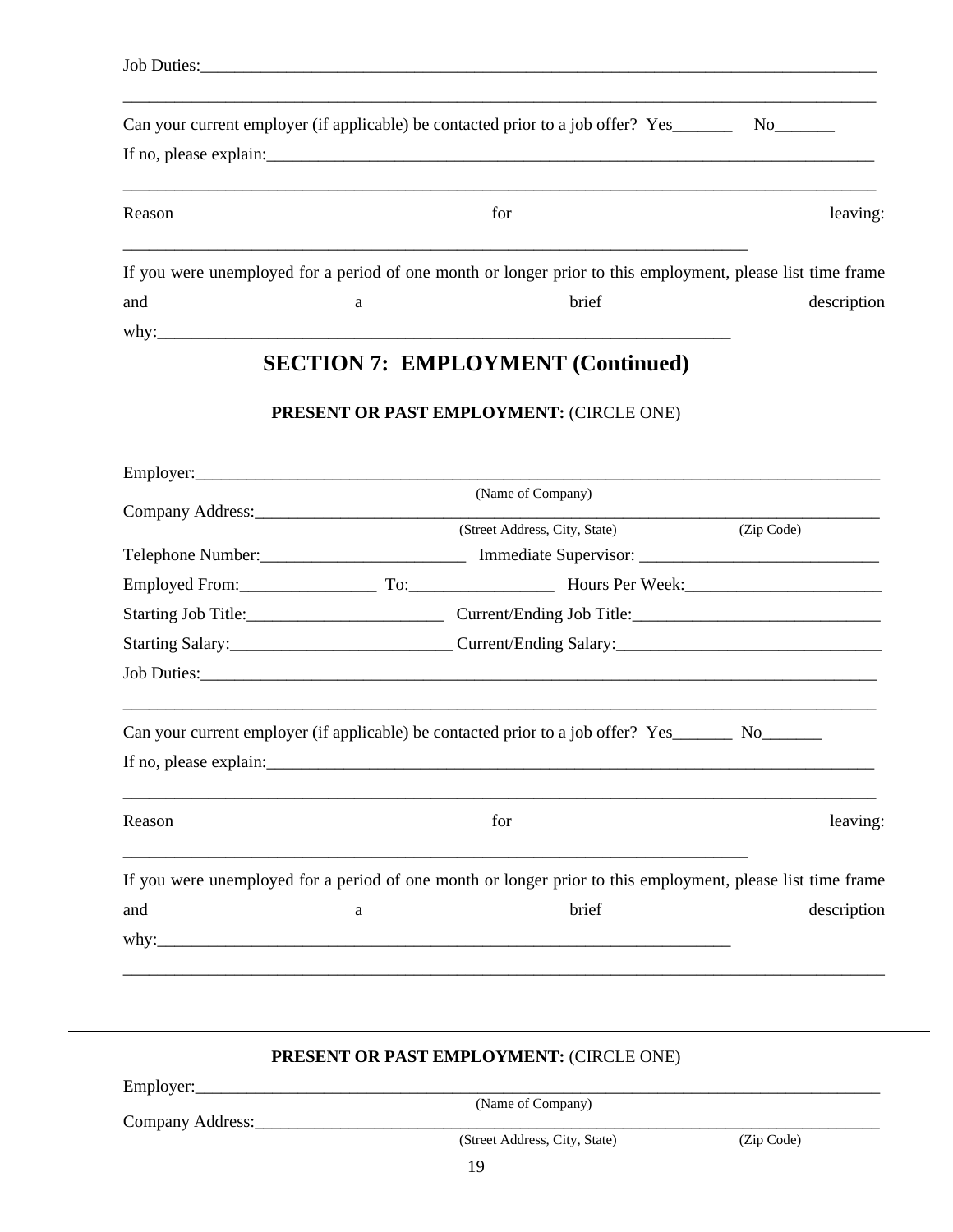|        |   | Employed From: To: To: Hours Per Week: Microsoft Communications Communications Communications Communications Communications Communications Communications Communications Communications Communications Communications Communic |  |
|--------|---|--------------------------------------------------------------------------------------------------------------------------------------------------------------------------------------------------------------------------------|--|
|        |   | Starting Job Title: Current/Ending Job Title: Current/Ending Job Title:                                                                                                                                                        |  |
|        |   |                                                                                                                                                                                                                                |  |
|        |   |                                                                                                                                                                                                                                |  |
|        |   |                                                                                                                                                                                                                                |  |
|        |   | Can your current employer (if applicable) be contacted prior to a job offer? Yes__________ No_______                                                                                                                           |  |
|        |   |                                                                                                                                                                                                                                |  |
|        |   |                                                                                                                                                                                                                                |  |
| Reason |   | for<br>leaving:                                                                                                                                                                                                                |  |
|        |   |                                                                                                                                                                                                                                |  |
|        |   | If you were unemployed for a period of one month or longer prior to this employment, please list time frame                                                                                                                    |  |
| and    | a | brief<br>description                                                                                                                                                                                                           |  |
|        |   |                                                                                                                                                                                                                                |  |
|        |   | <b>SECTION 8: REFERENCES</b>                                                                                                                                                                                                   |  |

59. List names of three friends and/or associates. Do not include former employers.

| Name                | Occupation | <b>Phone Number</b> |
|---------------------|------------|---------------------|
|                     |            |                     |
| <b>Full Address</b> |            |                     |

| Name                | Occupation | <b>Phone Number</b> |
|---------------------|------------|---------------------|
|                     |            |                     |
| <b>Full Address</b> |            |                     |

| Name                | Occupation | <b>Phone Number</b> |
|---------------------|------------|---------------------|
| <b>Full Address</b> |            |                     |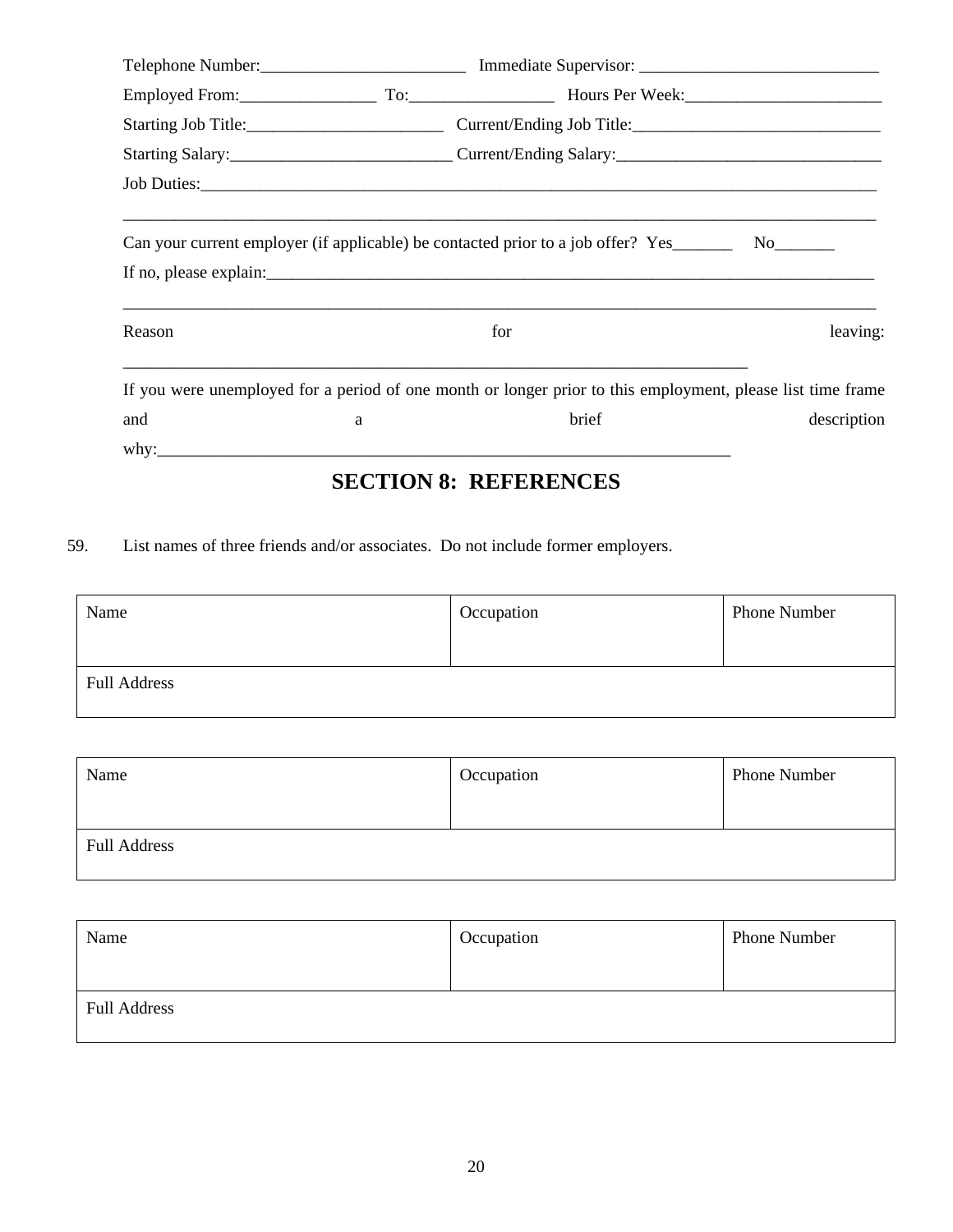### **SECTION 9: FINANCIAL**

60. Do you have a savings, checking, or money market account? Yes\_\_\_\_\_\_\_ No\_\_\_\_\_\_\_ If yes, complete the following.

| Name of Institution/Address | Account Type |
|-----------------------------|--------------|
|                             |              |
|                             |              |
|                             |              |
|                             |              |
|                             |              |
|                             |              |
|                             |              |
|                             |              |
|                             |              |

61. Financial Obligations. Give the names and addresses of the individuals, companies, or others to whom you are indebted and the extent of your debt. Include rent, mortgages, vehicle payments, charge accounts, credit cards, loans, student loans, and any other debts and payments. This includes joint/co-signed debt.

\*\* Complete Credit Report Release Form. \*\*

| $_{\text{Type}}$ | Name and Address of Creditor | <b>Total Balance</b> | <b>Monthly Payment</b> |
|------------------|------------------------------|----------------------|------------------------|
|                  |                              |                      |                        |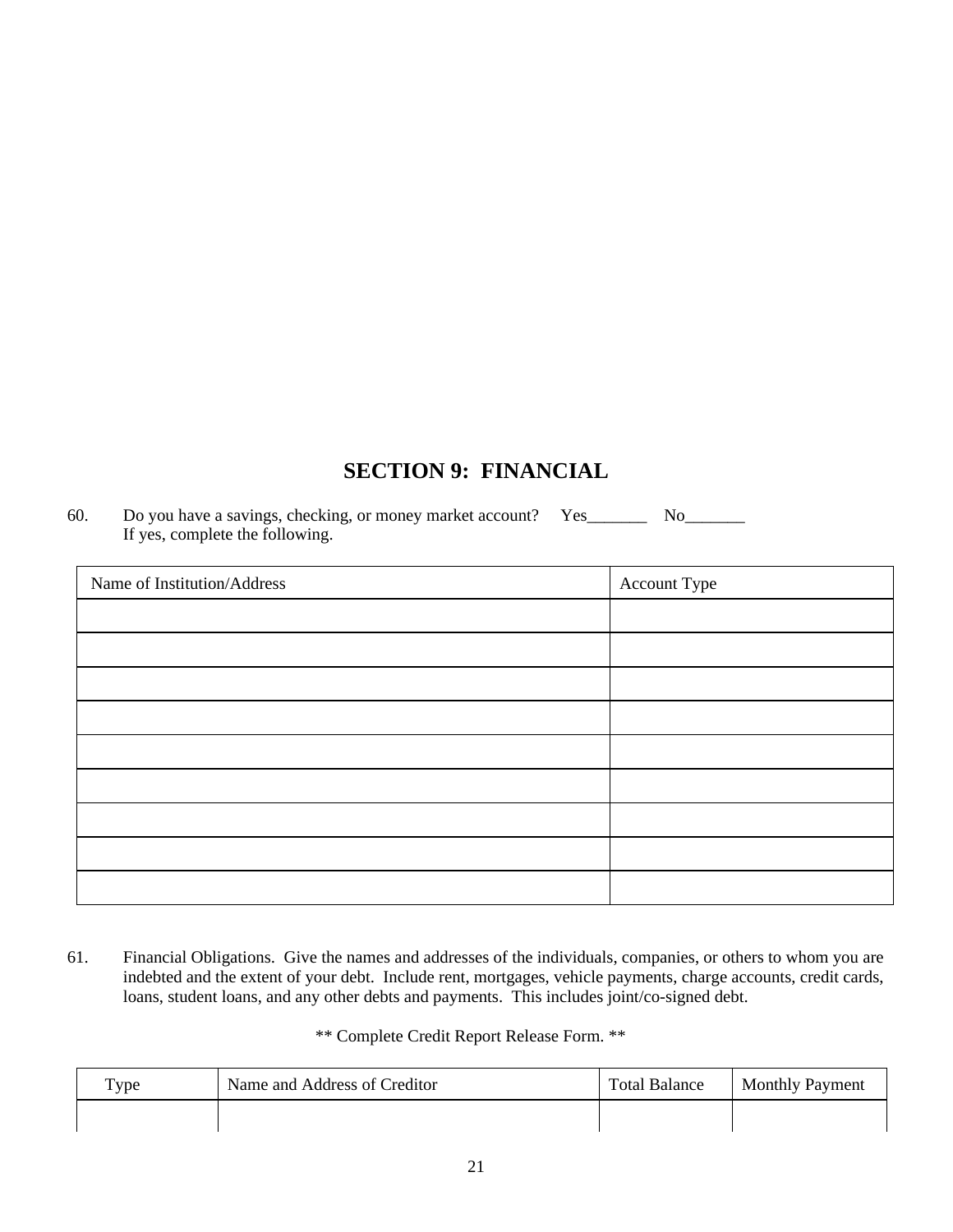Note: You may be asked for account numbers and/or an additional release if more information is needed.

### **SECTION 10: SOCIAL MEDIA**

62. As an applicant to work for/with/at the St. Cloud Police Department, you are being asked to provide the St. Cloud Police Department with access to any and all social media sites at which you have an account or are a member.

This data may be defined as personal data under the Minnesota Data Practices Act. You are not legally required to allow access or to provide authorization; however, if you do not provide authorization we may be unable to fully and adequately determine your suitability to work with/for/at the St. Cloud Police Department.

If it is your intent to allow access to any and all data contained in your social media sites to the St. Cloud Police Department employees involved in your background process, please sign authorization below, and list all online accounts where you blog, vlog, post, and/or contribute. This includes, but is not limited to sites such as Facebook, Twitter, Snapchat, Instagram, etc.

#### **I authorize the St. Cloud Police Department and/or it's designee to access and examine the social media accounts listed above. This release will be valid for a period of one year.**

| Signature     | Date                                   |
|---------------|----------------------------------------|
| Name of site: | Name under which your account appears: |
|               |                                        |
| Name of site: | Name under which your account appears: |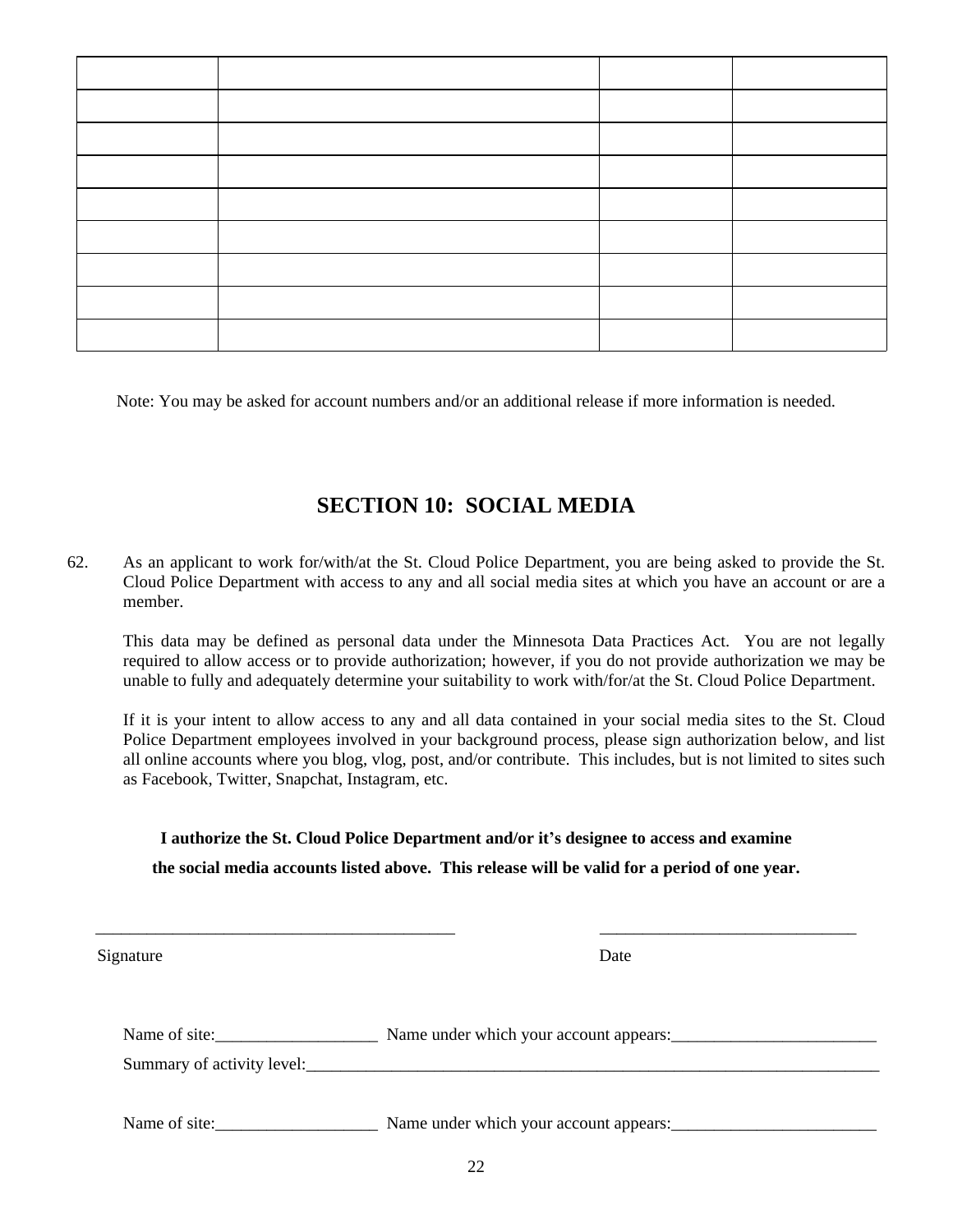| Name of site: Name under which your account appears: |
|------------------------------------------------------|
| Summary of activity level:                           |
|                                                      |
| Name of site: Name under which your account appears: |
| Summary of activity level:                           |

# **PACKET COMPLETION**

I certify that all of the statements in this packet are true, complete and correct to the best of my knowledge and belief and are made in good faith.

Signature Date

 $\overline{a}$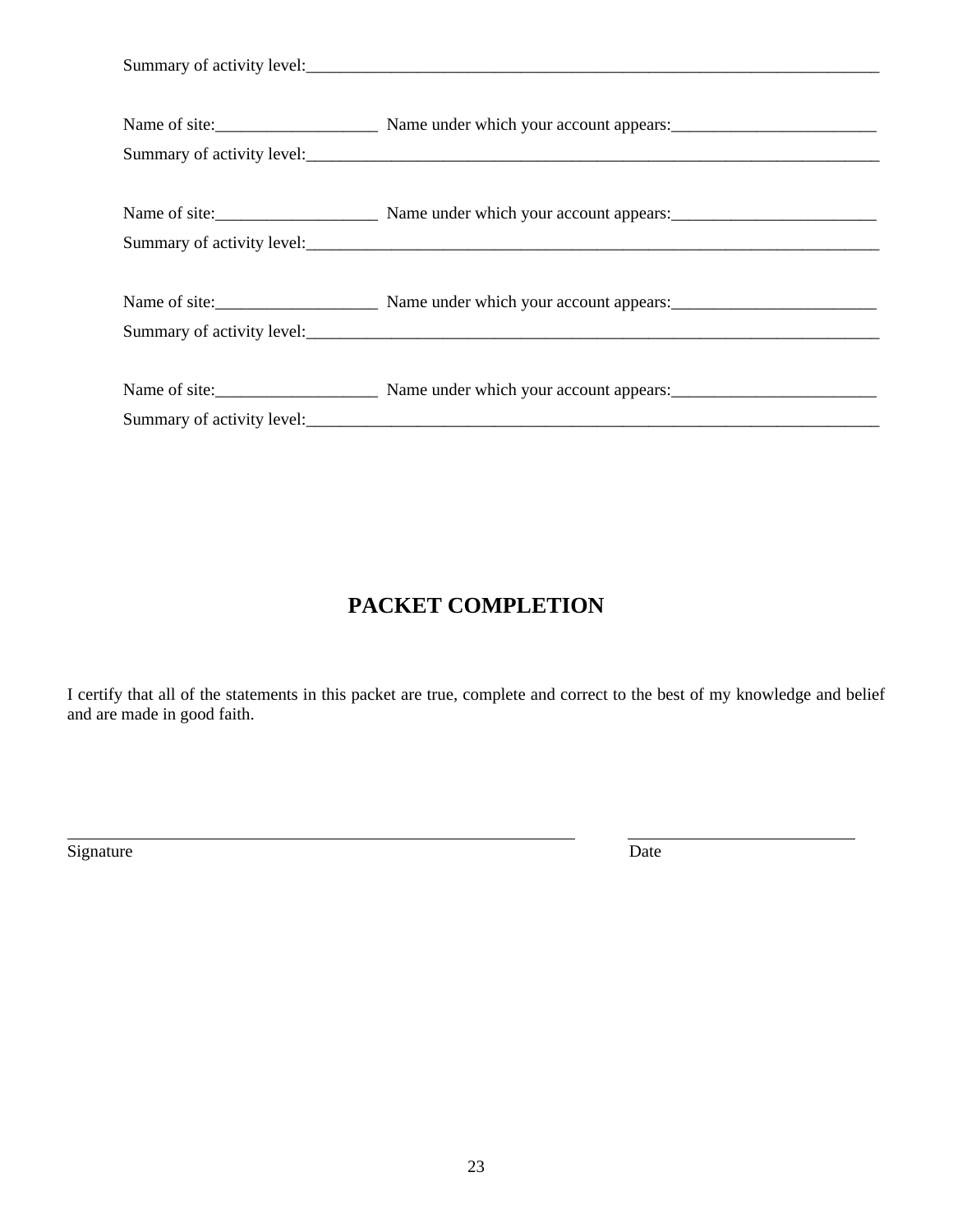#### **PERSONAL HISTORY BACKGROUND INVESTIGATION AUTHORIZATON FOR RELEASE**

I, \_\_\_\_\_\_\_\_\_\_\_\_\_\_\_\_\_\_\_\_\_\_\_\_\_\_\_, am applying for a position to work for/with/at the St. Cloud Police Department. Print Name

A thorough personal history background investigation is being conducted to evaluate my suitability. I am being asked to provide private and/or confidential information about myself. I understand I may refuse to provide that information, but if I do so, it will impair the background process and will likely result in me being ineligible to work for the St. Cloud Police Department.

This authorization for release, when presented by a representative of the St. Cloud Police Department, constitutes my consent and authority to have that representative examine records, obtain copies of records, and to receive verbal and/or written statements and information regarding my background and reputation, regardless of whether that data is of a public, private, or confidential nature. The intent of this authorization is to provide full and free access to my background and history, for the specific purpose of providing pertinent data to consider my suitability to work for the St. Cloud Police Department.

I understand my rights under Title 5, United States Code, Section 552a, the Privacy Act of 1974 and Minnesota Statue 13.05, Subdivision 4, the Minnesota Data Practices Act, with regard to access to and disclosure of records and information, and I waive those rights with the understanding the information furnished will be used in conjunction with my background process.

I agree to indemnify and hold harmless any person whom this request is presented, his/her agents and employees, and his/her organization from and against all claims, damages, losses and expenses, including reasonable attorney's fees, arising out of or by reason of complying with this request.

I understand any information obtained during my background investigation, which is developed directly or indirectly, in whole or in part upon this authorization for release, will be considered in determining my suitability to work for the St. Cloud Police Department. I understand all materials pertaining to this background investigation become the property of the St. Cloud Police Department and will not be returned to me.

I hereby authorize the below listed entities to release any/all data, records, or information they may have regarding me to the St. Cloud Police Department:

- Law enforcement agencies
- Current and past employers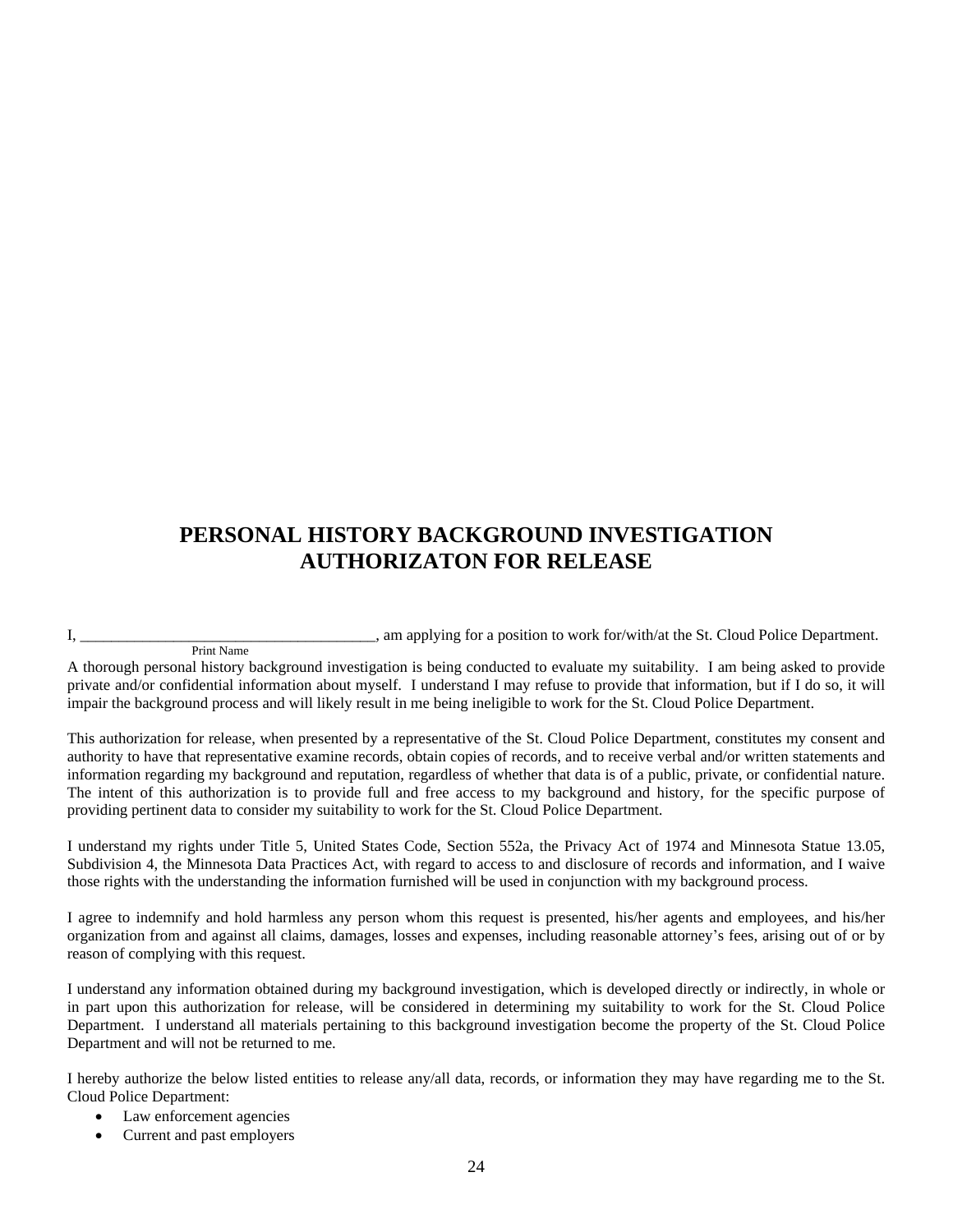- Current and past property landlords/managers/owners
- Educational and training institutions
- Financial institutions
- Personal references
- Criminal History and/or Predatory Offender Registration
- Board of Pardons
- Selective Service
- Military (if applicable)

A photocopy of this authorization for release form will be valid as an original, even though the photocopy does not contain an original writing of my signature. This authorization shall be valid for a period of one year from the date of my signature, but I reserve the right to cancel this written authorization by providing written notice to the St. Cloud Police Department or to the above listed entities of that fact.

\_\_\_\_\_\_\_\_\_\_\_\_\_\_\_\_\_\_\_\_\_\_\_\_\_\_\_\_\_\_\_\_\_\_\_\_\_\_\_\_\_\_\_\_\_\_\_\_\_\_\_\_\_\_\_\_ \_\_\_\_\_\_\_\_\_\_\_\_\_\_\_\_\_\_\_\_\_\_\_\_\_\_

\_\_\_\_\_\_\_\_\_\_\_\_\_\_\_\_\_\_\_\_\_\_\_\_\_\_\_\_\_\_\_\_\_\_\_\_\_\_\_\_\_\_\_\_\_\_\_\_\_\_\_\_\_\_\_\_ \_\_\_\_\_\_\_\_\_\_\_\_\_\_\_\_\_\_\_\_\_\_\_\_\_\_

| Applicant's Signature | Date |
|-----------------------|------|
|                       |      |

Requesting Background Investigator's Signature Date

### **RELEASE FOR CREDIT INFORMATION**

I have applied for a position working for/with/at the St. Cloud Police Department. As a part of the department's evaluation of my suitability for this position, a background investigation is being conducted. In order to fully evaluate my suitability, a credit report prepared by a credit reporting agency may be obtained. I authorize the release of any and all information concerning my credit, credit rating, and credit bureau reports to the department.

The following information is provided in order to assist the department in obtaining my credit report:

| Name:                   |         |                |            |
|-------------------------|---------|----------------|------------|
|                         | (First) | (Middle)       | (Last)     |
| Former Name(s):         |         |                |            |
| <b>Present Address:</b> |         |                |            |
|                         |         | (Full address) |            |
|                         |         |                |            |
|                         | (City)  | (State)        | (Zip Code) |
| Former Address:         |         |                |            |
|                         |         | (Full address) |            |
|                         |         |                |            |
|                         | (City)  | (State)        | (Zip Code) |

This authorization shall be valid for a period of one year, but I reserve the right to cancel the authorization at any time prior to that expiration by providing written notice to the department.